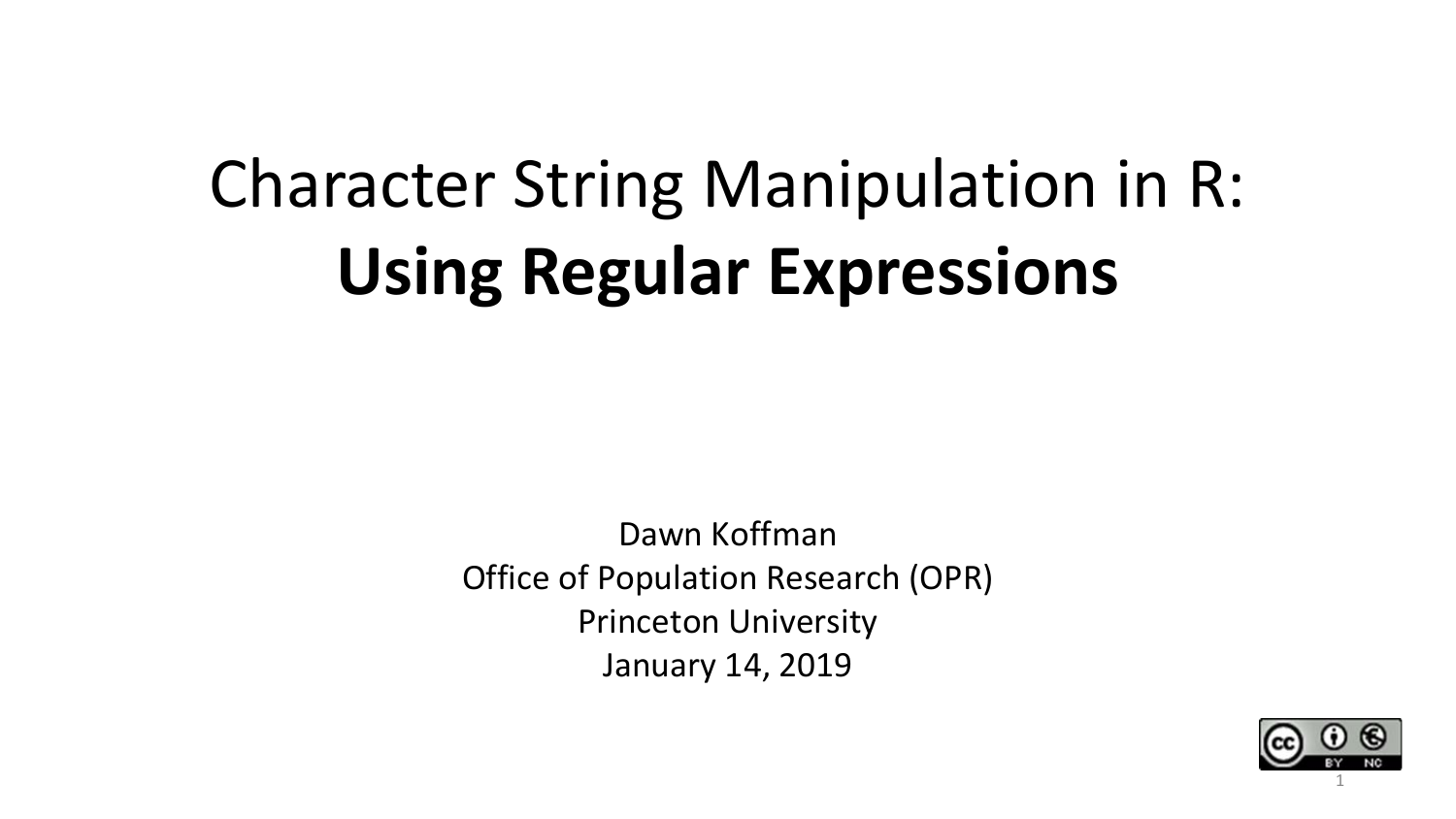### Regular Expressions Describe Patterns in Character Strings

Regular expressions:

- a concise mechanism (language?) for describing patterns in characters strings

To work with regular expressions, we'll use **str\_subset()**from the **stringr** package

#### **str\_subset(vector\_of\_character\_strings, regular\_expression)**

returns a vector containing the character strings in vector of character strings that match the pattern described by regular expression

```
install.packages("stringr")
library(stringr)
```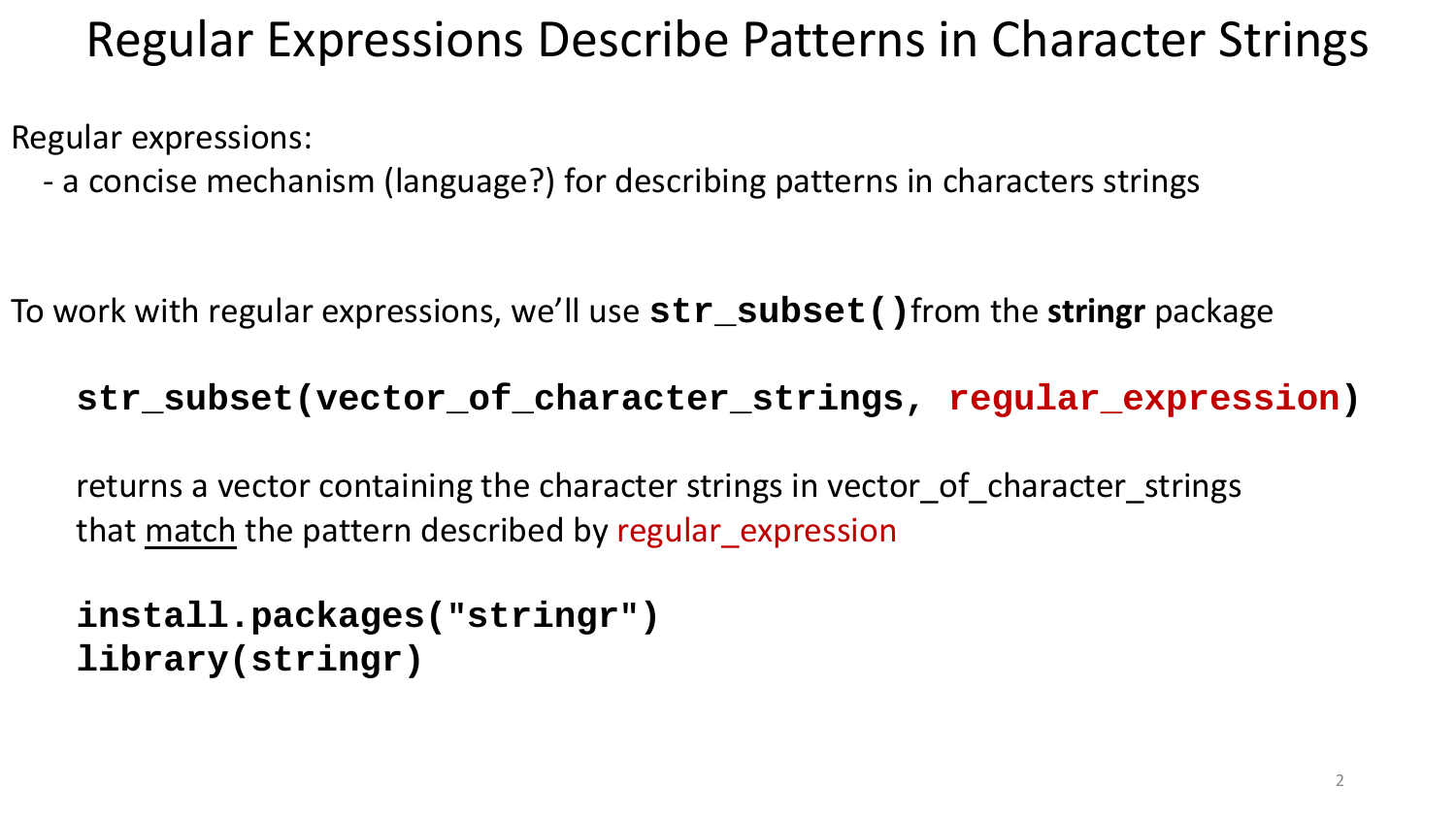# Workshop Data

US Birth Names, by sex and year (1882-2012), if count >= 500

- data read in as a dataframe containing a single vector of character strings

**yob <- read.csv(file="yob\_notes.csv", head=TRUE, stringsAsFactors=FALSE) notes <- as.character(yob\$notes)**

**head(notes,12)**

[1] "name: Mary, sex: F, year: 1882, count: 8148, rank: 1, format: Xxxx, top-10 at least once / earliest 500+ count: 1882" [2] "name: Anna, sex: F, year: 1882, count: 3143, rank: 2, format: Xxxx, top-10 at least once / earliest 500+ count: 1882" [3] "name: Emma, sex: F, year: 1882, count: 2303, rank: 3, format: Xxxx, top-10 at least once / earliest 500+ count: 1882" [4] "name: Elizabeth, sex: F, year: 1882, count: 2187, rank: 4, format: Xxxxxxxxx, top-10 at least once / earliest 500+ count: 1882" [5] "name: Minnie, sex: F, year: 1882, count: 2004, rank: 5, format: Xxxxxx, top-10 at least once / earliest 500+ count: 1882" [6] "name: Margaret, sex: F, year: 1882, count: 1821, rank: 6, format: Xxxxxxxx, top-10 at least once / earliest 500+ count: 1882" [7] "name: Ida, sex: F, year: 1882, count: 1673, rank: 7, format: Xxx, top-10 at least once / earliest 500+ count: 1882" [8] "name: Alice, sex: F, year: 1882, count: 1542, rank: 8, format: Xxxxx, top-10 at least once / earliest 500+ count: 1882" [9] "name: Bertha, sex: F, year: 1882, count: 1508, rank: 9, format: Xxxxxx, top-10 at least once / earliest 500+ count: 1882" [10] "name: Annie, sex: F, year: 1882, count: 1492, rank: 10, format: Xxxxx, top-10 at least once / earliest 500+ count: 1882" [11] "name: Clara, sex: F, year: 1882, count: 1490, rank: 11, format: Xxxxx, top-10 at least once / earliest 500+ count: 1882" [12] "name: Sarah, sex: F, year: 1882, count: 1410, rank: 12, format: Xxxxx, top-10 at least once / earliest 500+ count: 1882"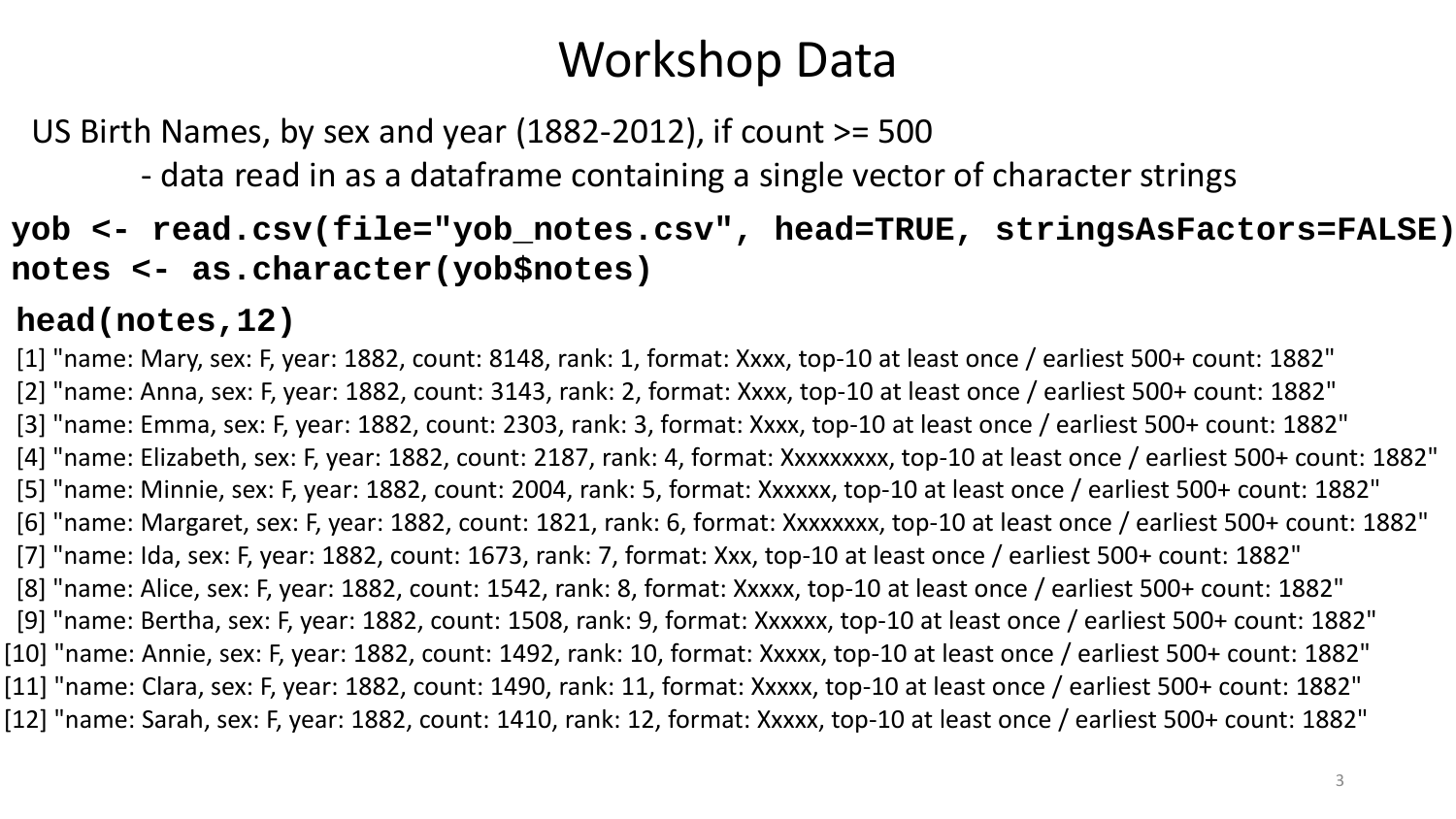#### Simplest Patterns

Simplest regular expressions match exact character strings:

#### **str\_subset(notes, "rank: 1,")**

[1] "name: Mary, sex: F, year: 1882, count: 8148, rank: 1, format: Xxxx, top-10 at least once / earliest 500+ count: 1882" [2] "name: Mary, sex: F, year: 1883, count: 8012, rank: 1, format: Xxxx, top-10 at least once / earliest 500+ count: 1882" [3] "name: Mary, sex: F, year: 1884, count: 9217, rank: 1, format: Xxxx, top-10 at least once / earliest 500+ count: 1882" **.**

**. .**

[129] "name: Isabella, sex: F, year: 2010, count: 22856, rank: 1, format: Xxxxxxxx, top-10 at least once / earliest 500+ count: 1992" [130] "name: Sophia, sex: F, year: 2011, count: 21780, rank: 1, format: Xxxxxx, top-10 at least once / earliest 500+ count: 1914" [131] "name: Sophia, sex: F, year: 2012, count: 22158, rank: 1, format: Xxxxxx, top-10 at least once / earliest 500+ count: 1914" [132] "name: John, sex: M, year: 1882, count: 9557, rank: 1, format: Xxxx, top-10 at least once / earliest 500+ count: 1882" [133] "name: John, sex: M, year: 1883, count: 8894, rank: 1, format: Xxxx, top-10 at least once / earliest 500+ count: 1882" [134] "name: John, sex: M, year: 1884, count: 9387, rank: 1, format: Xxxx, top-10 at least once / earliest 500+ count: 1882" **.**

[260] "name: Jacob, sex: M, year: 2010, count: 22052, rank: 1, format: Xxxxx, top-10 at least once / earliest 500+ count: 1912" [261] "name: Jacob, sex: M, year: 2011, count: 20269, rank: 1, format: Xxxxx, top-10 at least once / earliest 500+ count: 1912" [262] "name: Jacob, sex: M, year: 2012, count: 18899, rank: 1, format: Xxxxx, top-10 at least once / earliest 500+ count: 1912" <sup>4</sup>

**. .**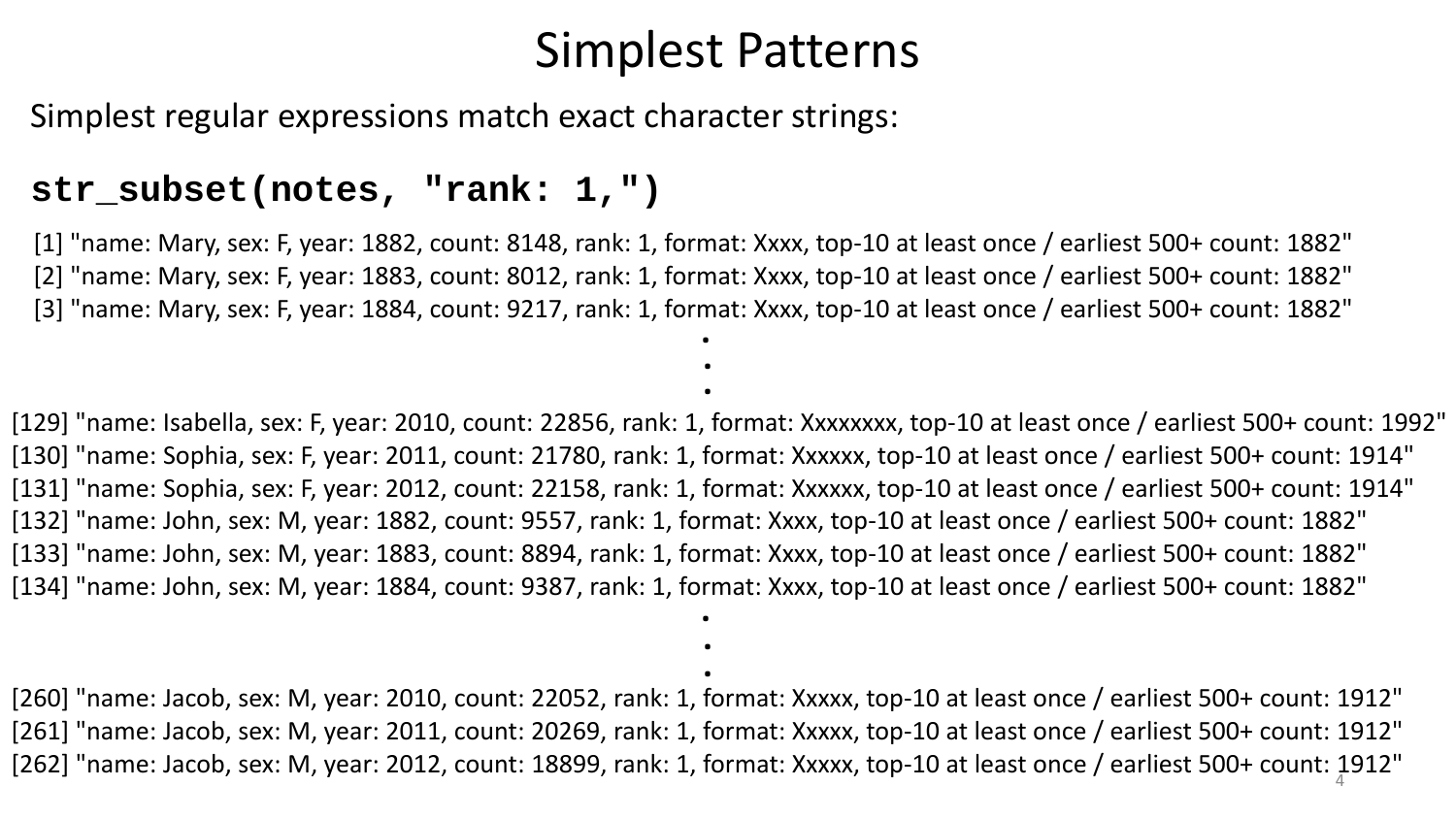### Simplest Patterns

Simplest regular expressions match exact character strings

What happens if regular expression does not include the comma?

```
str_subset(notes, "rank: 1")
```
Why??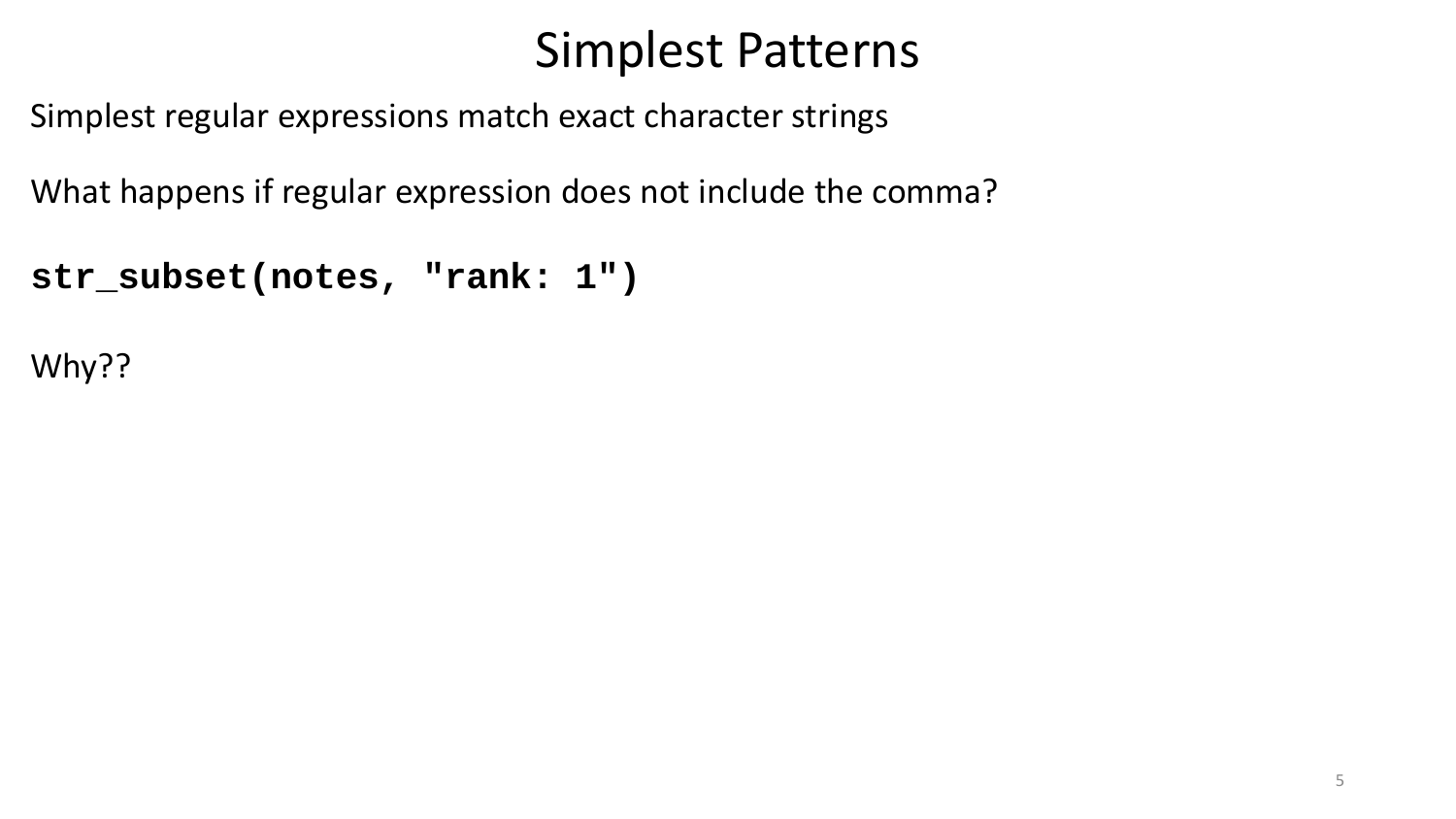# Match Any Single Character

Within a regular expression, use meta character dot (.) to match any single character, except the newline character

**str\_subset(notes, "name: .ay,")**

**str\_subset(notes, "name: A..,")**

How to match the character dot (.) ?

- use backslashes (**\\**) as an "escape" sequence to escape the special meaning of dot

**s1 <- c("Hello.", "How are you?", "Happy to be learning!")**

```
str_subset(s1, ".")
str subset(s1, "\(\cdot\).")
```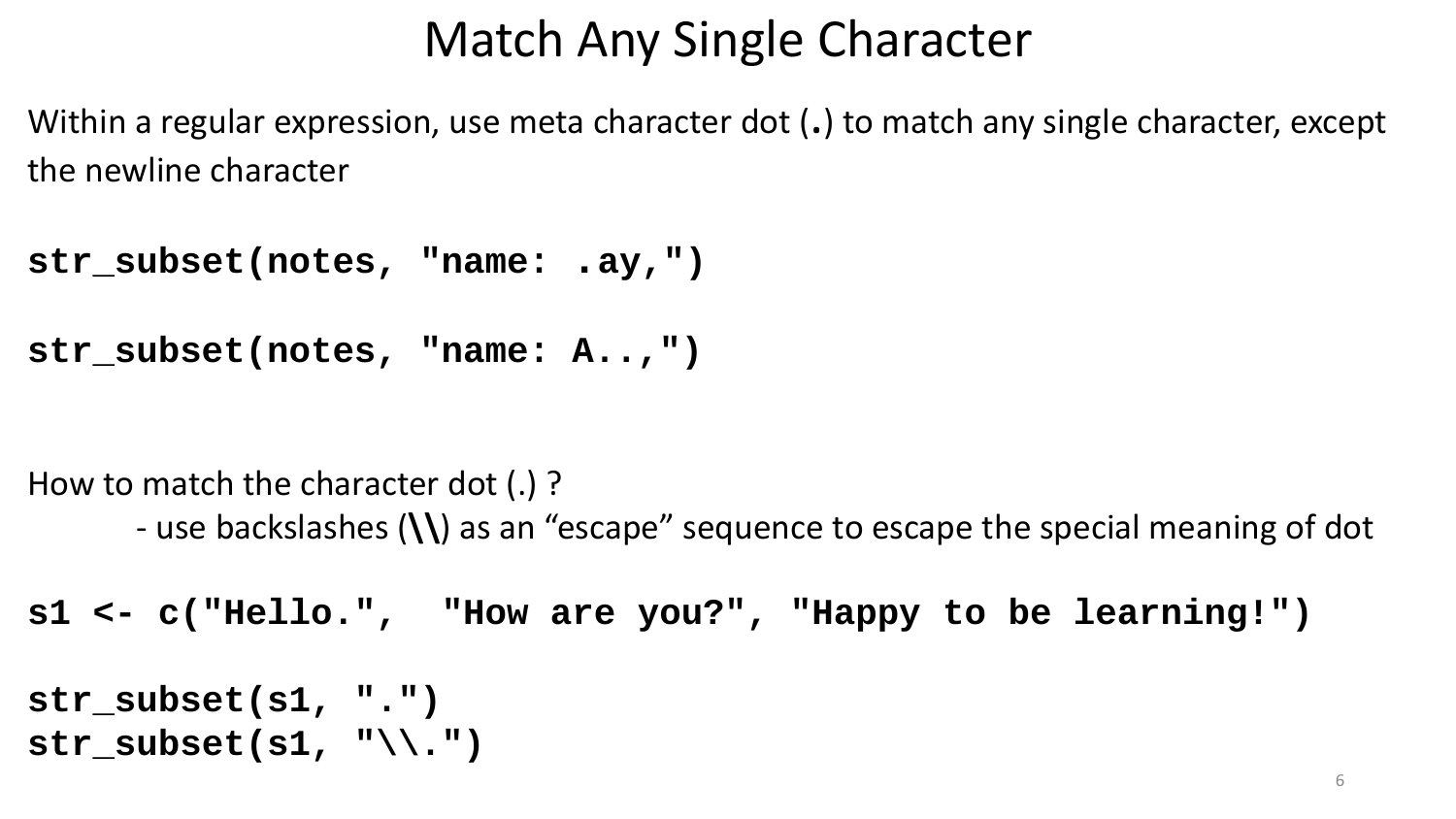# Anchors

To indicate that a pattern must appear at the **start** of a character string, use **^**

To indicate that a pattern must appear at the **end** of a character string, use **\$**

**Which of these regular expressions find all names that first have a 500+ count in 2012?**

**str\_subset(notes, "2012")**

**str\_subset(notes, "2012\$")**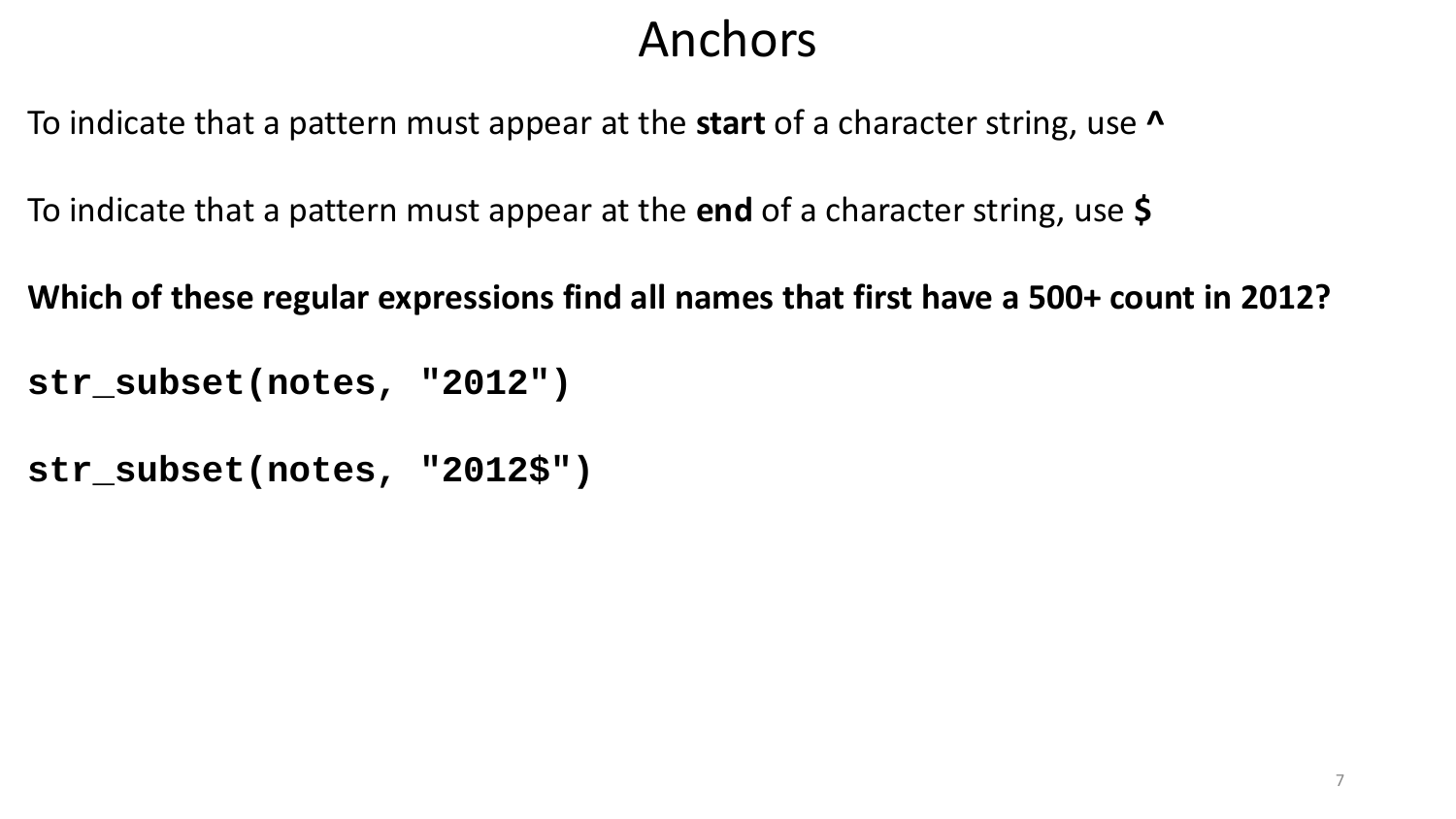# Match Any One of a Set of Characters

A character class, indicated by a pair of square brackets, **[** and **]**, is used to indicate that a pattern must contain any one of the characters contained within the square brackets.

```
str_subset(notes, "rank: [123],")
```
A dash (**-**) between two characters inside a character class indicates a range of characters:

```
str_subset(notes, "201[0-2]$")
```
To match any character except the characters specified between square brackets, use **^** as the first character inside the character class.

```
str_subset(notes, "name: [^A-LOU]..,")
```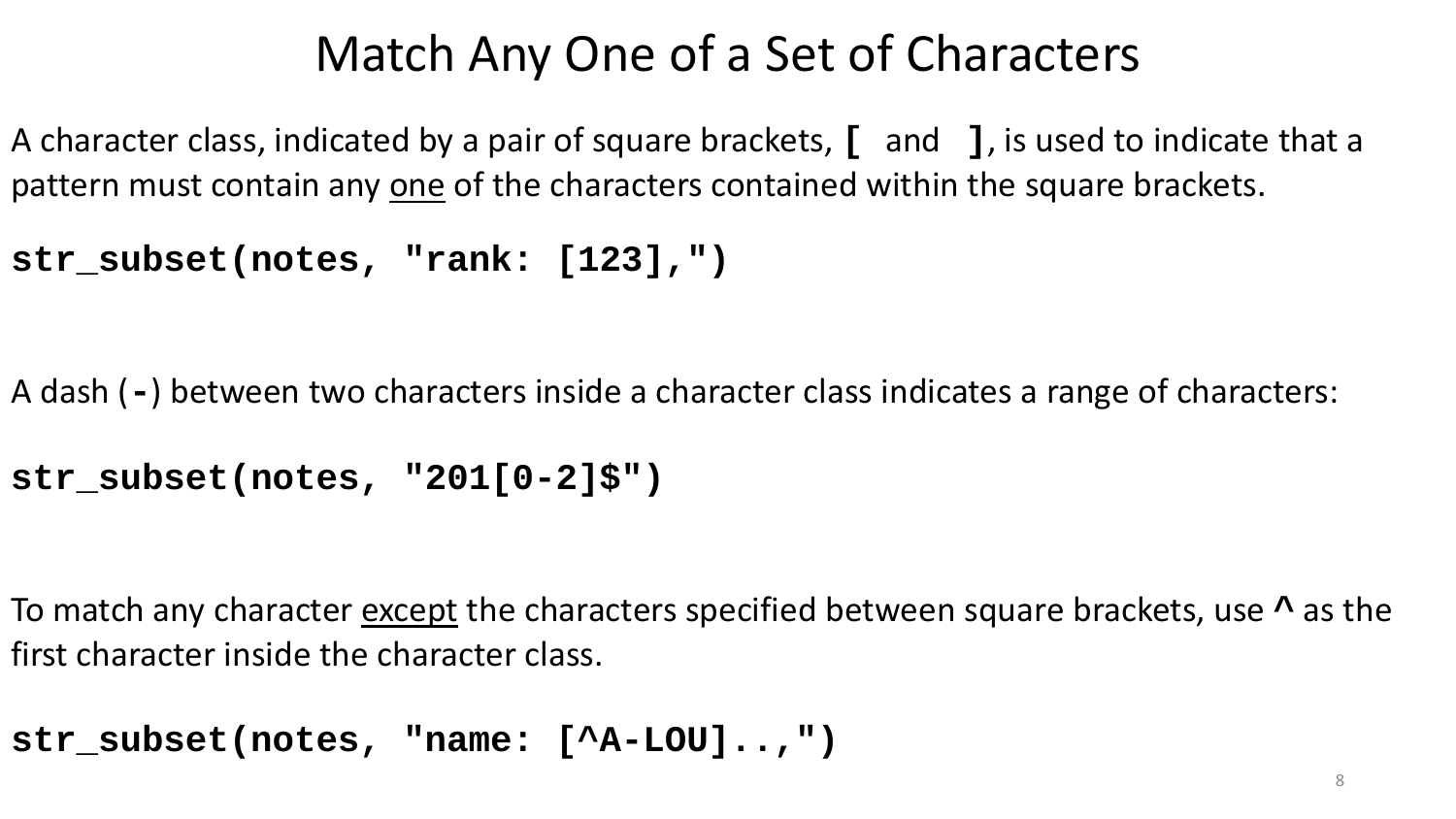#### Exercises

Find the one name contained in the notes vector that has a **q** as the 5th letter, and that **q** is not followed by a **u**.

Find the two names stored in the notes vector that have a **q** as the 5th letter, and a **u** as the 6th letter.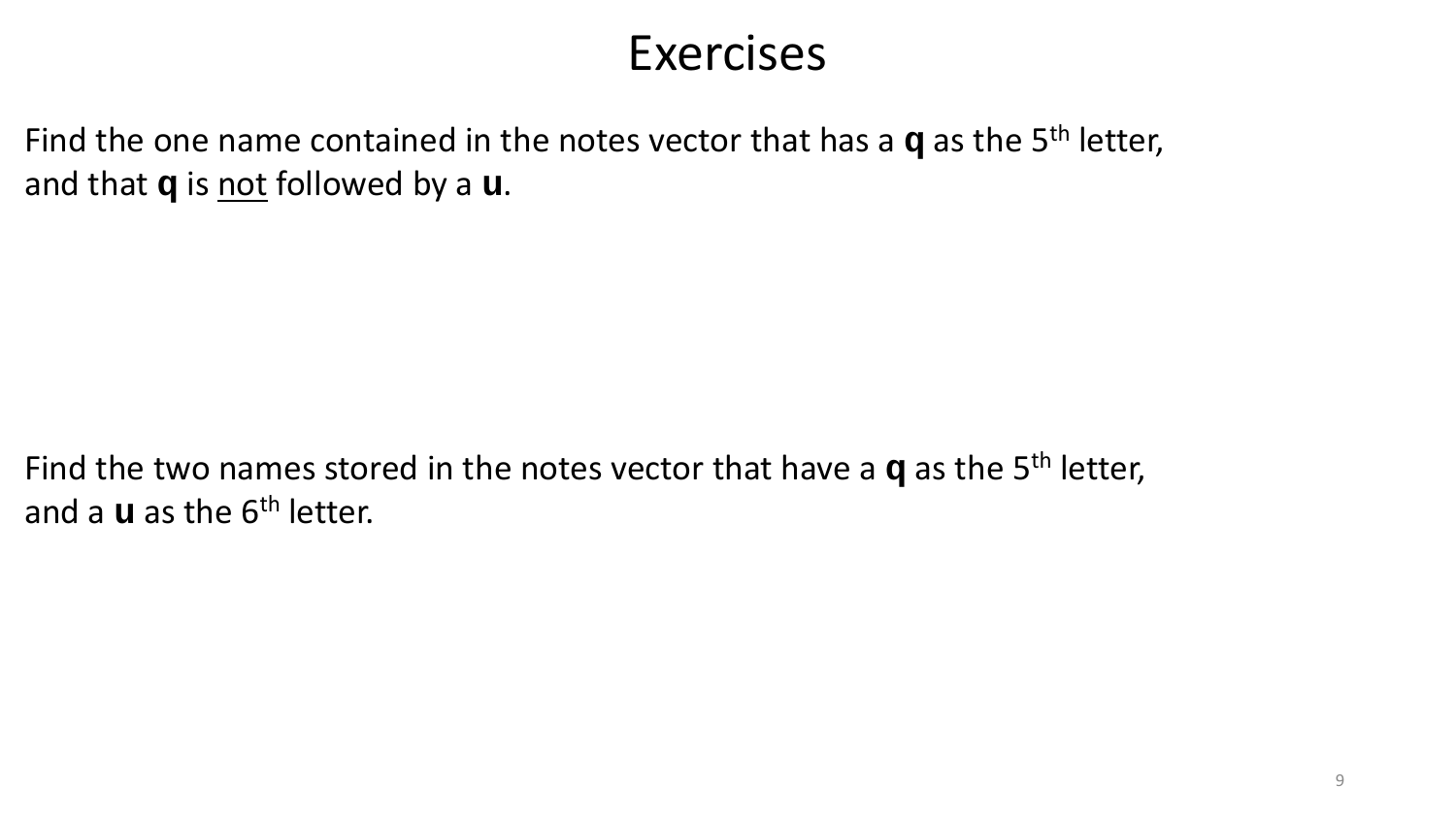#### Exercise: Solution

Find the one name contained in the notes vector that has a **q** as the 5th letter, and that **q** is not followed by a **u**.

**str\_subset(notes, "name: ....q[^u]")**

Find the two names stored in the notes vector that have a **q** as the 5th letter, and a **u** as the 6th letter.

**str\_subset(notes, "name: ....qu")**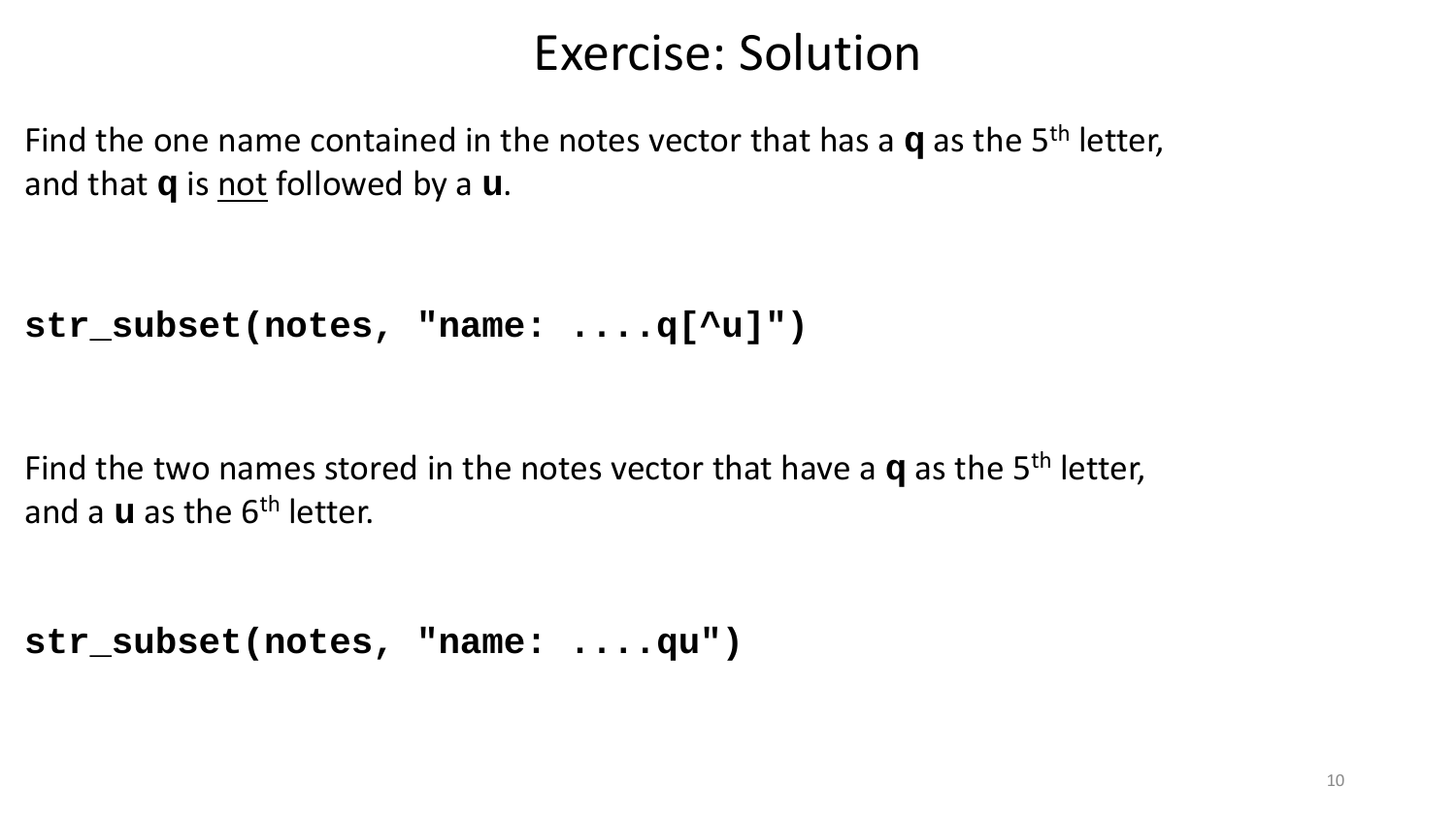#### Match Any One of a Set of Characters

**str\_subset(notes, "name: Sophia,")**

**str\_subset(notes, "name: Sophia,") %>% str\_subset("rank: [1-9],")**

**str\_subset(notes, "name: Sophia,") %>% str\_subset("rank: [:digit:],")**

**str\_subset(notes, "name: Sophia,") %>% str\_subset("rank: [:digit:][:digit:],")**

**str\_subset(notes, "name: Sophia,") %>% str\_subset("rank: [:digit:][:digit:][:digit:],")**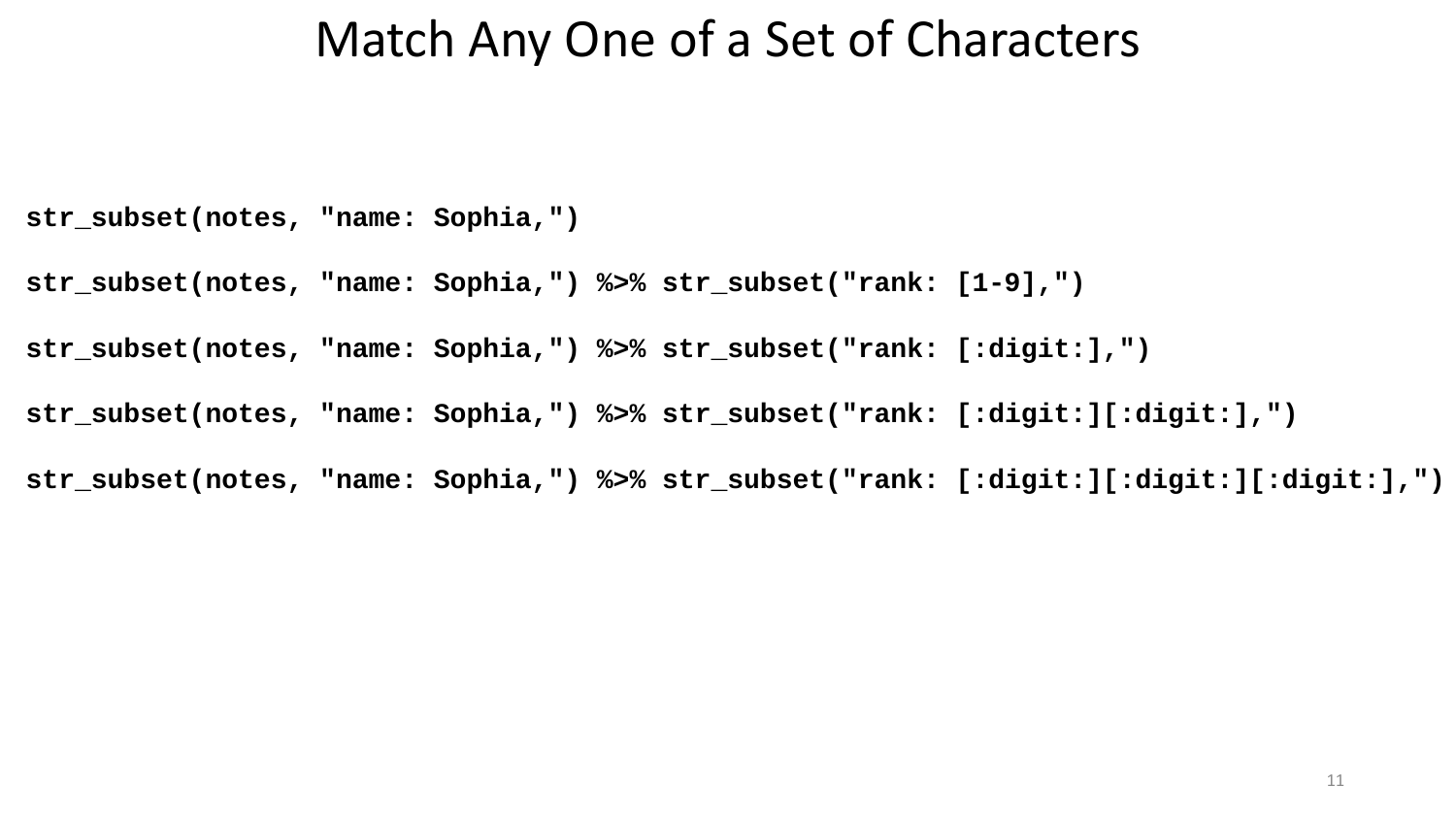# Character Class Shorthands

#### Shorthand Meaning

- **[:digit:]** single digit
- **[:alpha:]** single letter
- **[:lower:]** single lowercase letter
- **[:upper:]** single uppercase letter
- **[:alnum:]** single letter or digit
- **[:punct:]** single punctuation mark
- **[:graph:]** single letter, digit or punctuation mark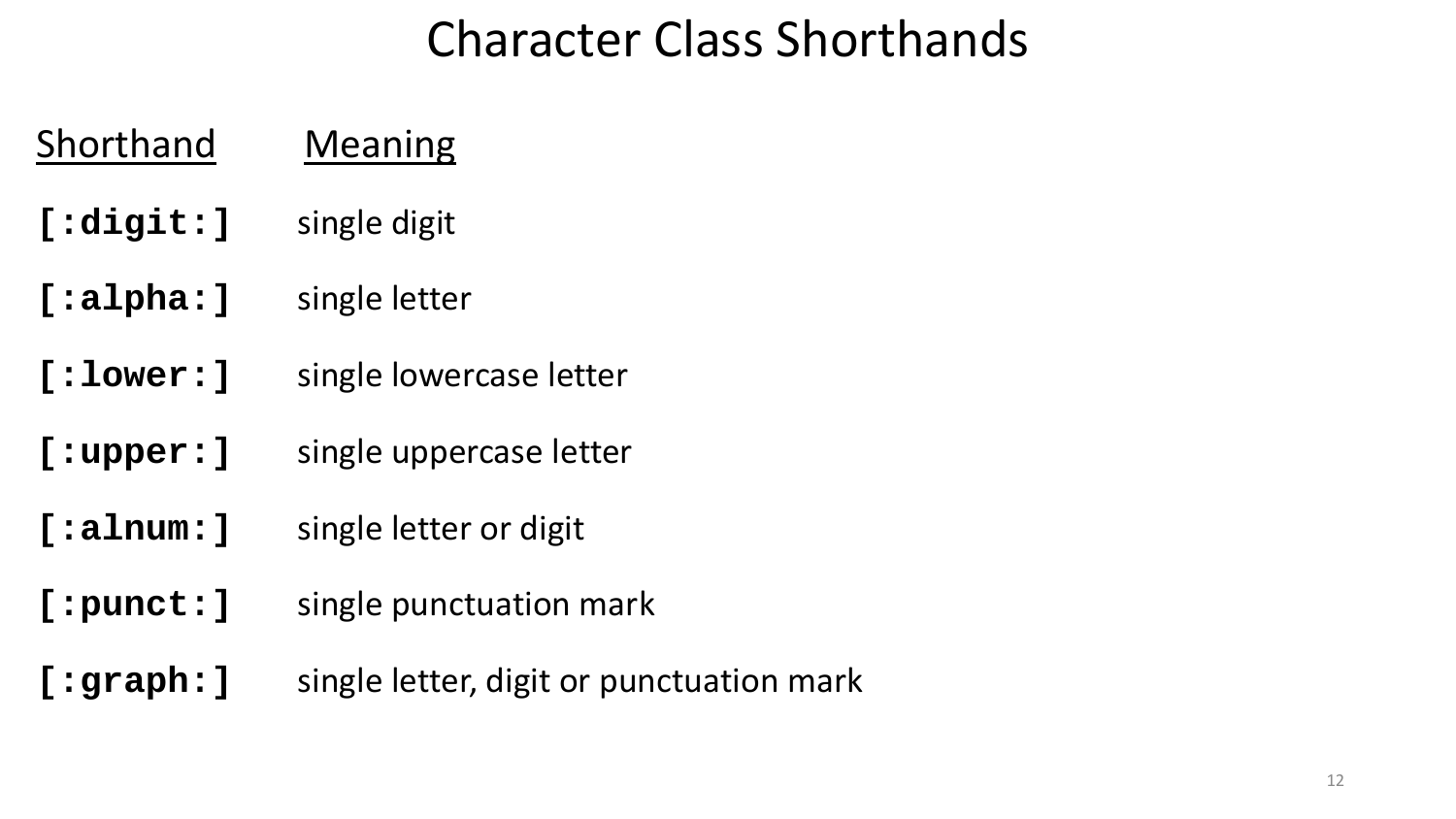#### Alternation

Vertical bar, **|**, can be used to match one or more alternative patterns.

**str\_subset(notes, "year: 201.,") %>% str\_subset("name: So(ph|f)ia,")**

**str\_subset(notes, "year: 1956,") %>% str\_subset("name: Al(a|la|le)n,")**

Vertical bar has very low precedence. If parentheses are not used, alternatives are different:

```
str_subset(notes, "year: 201.,") %>% str_subset("name: Soph|fia")
                  - character strings that contain "Soph" or "fia," 
                   - matches name Sophie in addition to Sophia and Sofia
```
**str\_subset(notes, "year: 1956,") %>% str\_subset("name: Ala|la|len")**

- character strings that contain "Ala" or "la" or "len,"

- matches names Pamela, Ellen, and many others in addition to Alan, Allan, Allen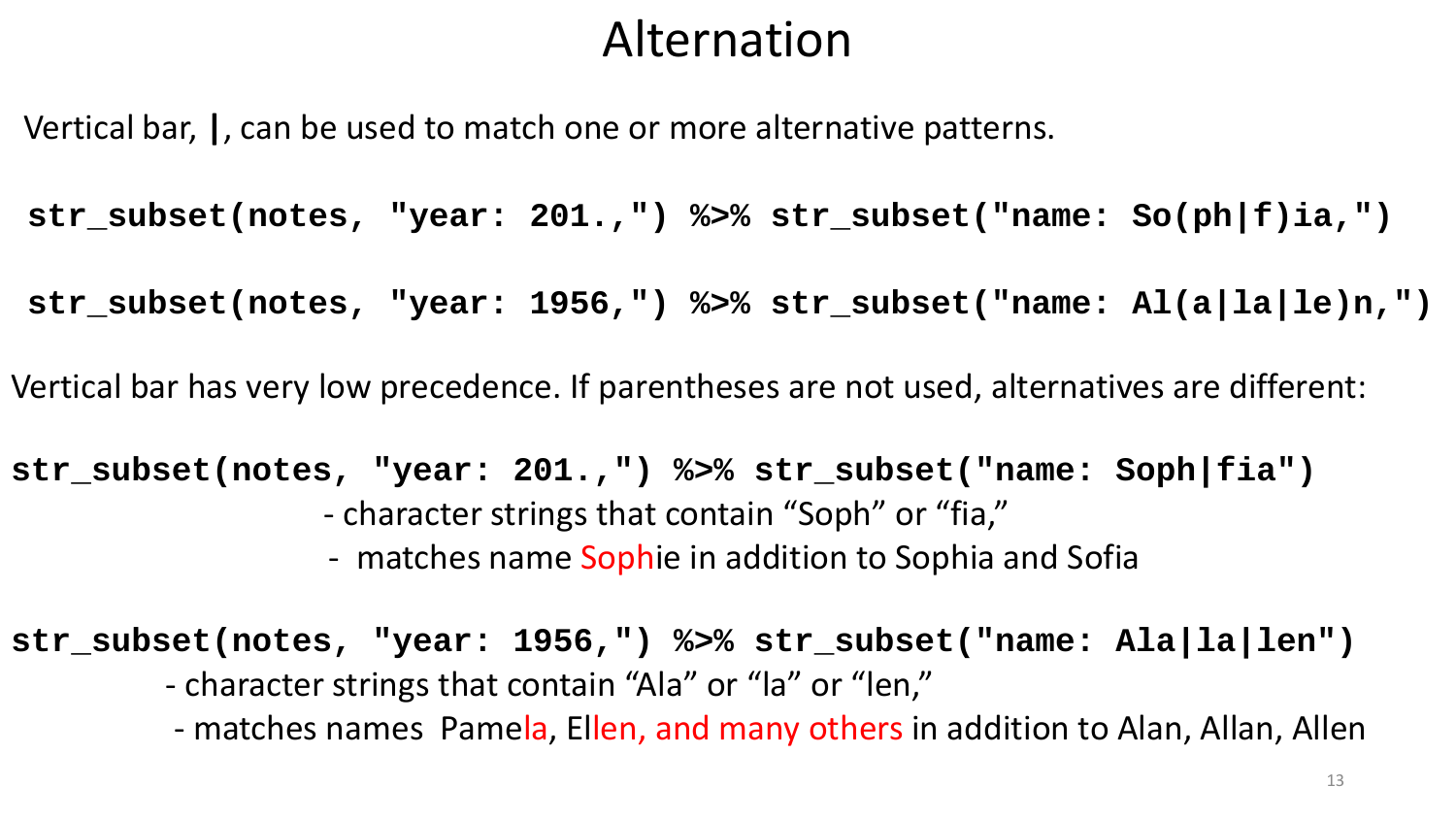#### Character Class Shorthands and Alternation Exercises

List all lines for the name Mary where the name has a single-digit rank (1-9).

List all lines for the name Mary where the name has rank between 90 and 99.

List all lines that show names in 2012 where the count is at least 10,000.

Using alternation, list all lines for the name Stacie, Stacey or Stacy during the 1980's.

Using alternation, list all lines for Mary or Marie where the name has a single-digit rank (1-9).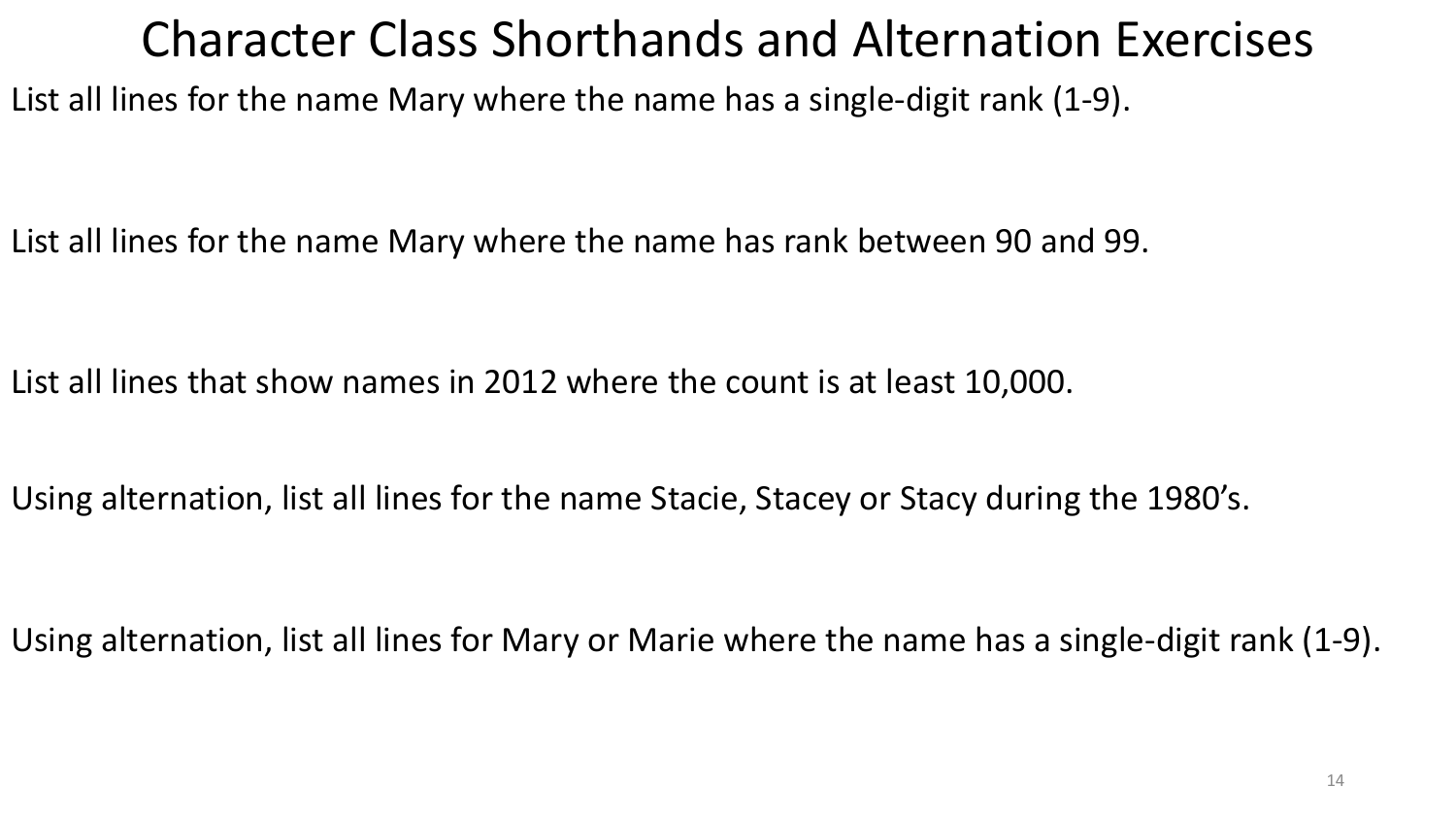#### Exercises: Solutions

List all lines for the name Mary where the name has a single-digit rank (1-9).

**str\_subset(notes, "name: Mary,") %>% str\_subset("rank: [1-9],")**

List all lines for the name Mary where the name has rank between 90 and 99. **str\_subset(notes, "name: Mary,") %>% str\_subset("rank: 9[:digit:],")** 

List all lines that show names in 2012 where the count is at least 10,000. **str\_subset(notes, "year: 2012") %>% str\_subset("count: [1-9][:digit:][:digit:][:digit:][:digit:]")**

Using alternation, list all lines for the name Stacie, Stacey or Stacy during the 1980's. **str\_subset(notes, "Stac(ie|ey|y), sex: F, year: 198[0-9]")**

Using alternation, list all lines for Mary or Marie where the name has a single-digit rank (1-9). **str\_subset(notes, "name: Mar(y|ie),") %>% str\_subset("rank: [:digit:],")**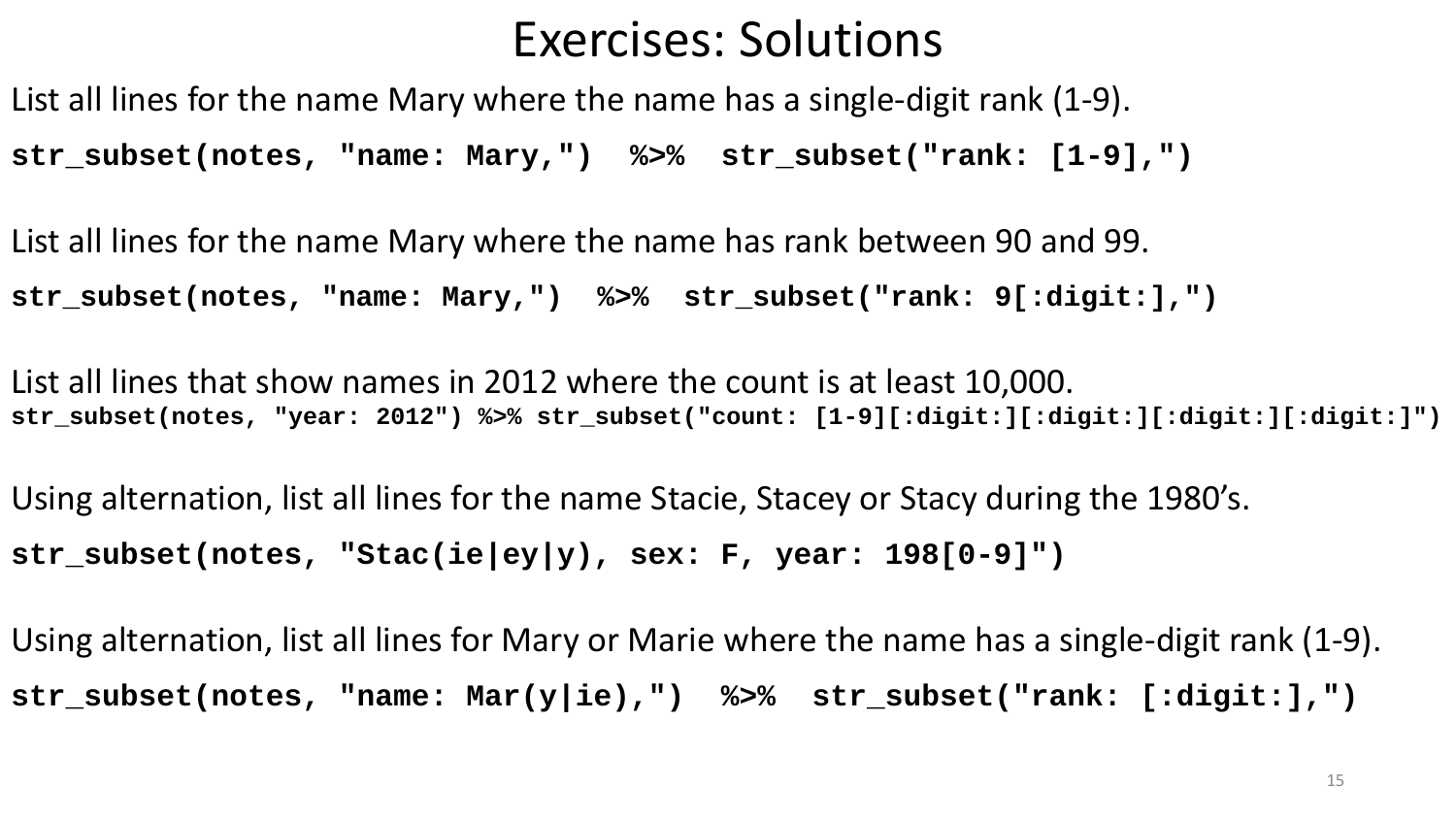### Repetition

**+** one or more of the preceding character

**str\_subset(notes, "year: 201.,") %>% str\_subset("Al+ison,")**

**?** zero or one of the preceding character

```
str_subset(notes, "[A-Z]ou?,")
```
**\*** zero or more of the preceding character

```
str_subset(notes, "year: 2012") %>% str_subset("[A-Z].*ee")
```
**str\_subset(notes, "[A-Z].\*ee.\*year: 2012")**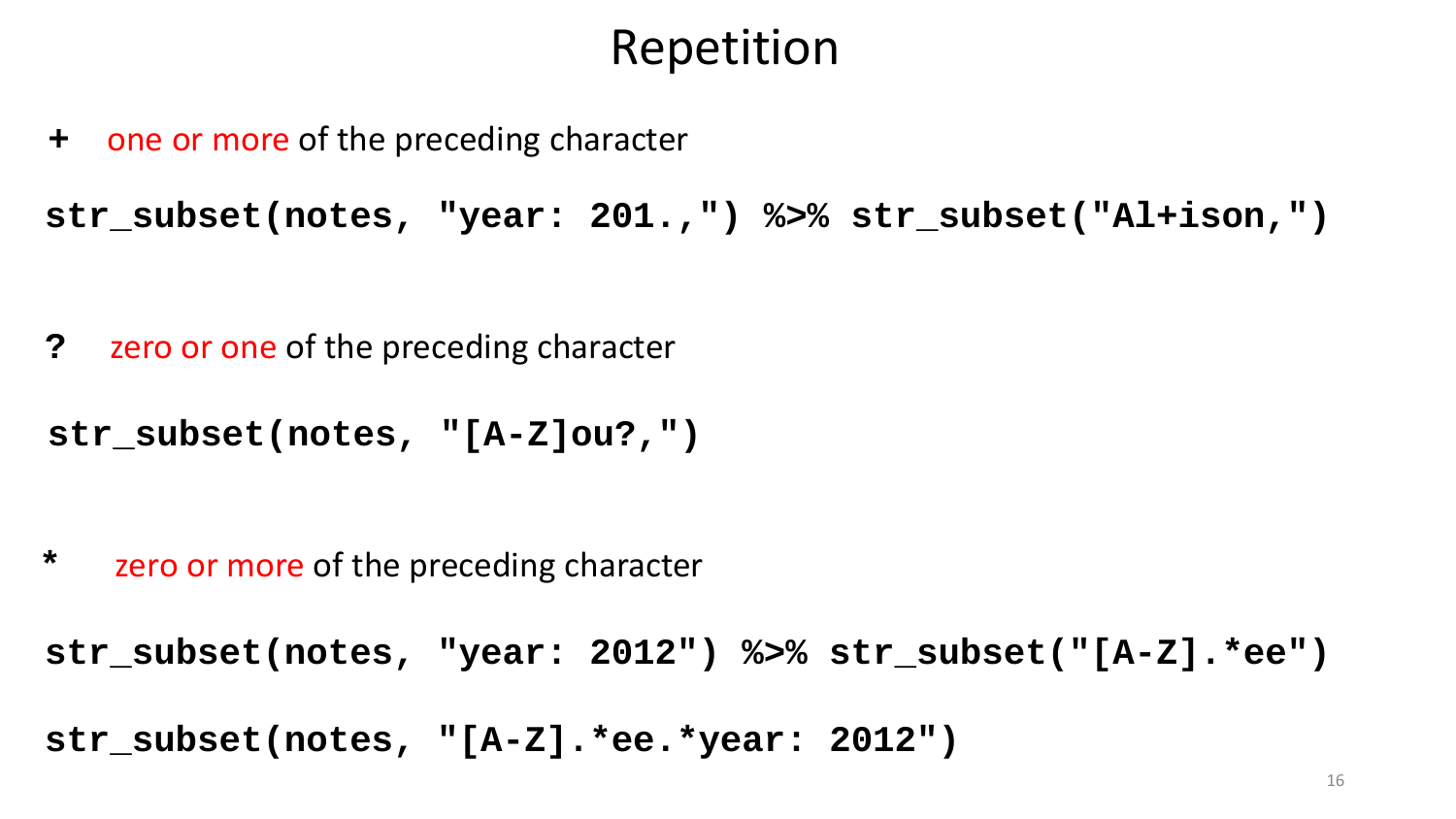### Repetition Exercises

Use a repetition meta character (**+** or **?** or **\***) to extract the rows that contain the names "Ana" and "Anna" in the 1950s.

Use a repetition meta character (**+** or **?** or **\***) to determine whether there are more male names or more female names that start with "N" and end with **"**y**"**

Use a repetition meta character (**+** or **?** or **\***) to see whether the names "Jo**"** and "Joe" appear in the notes vector.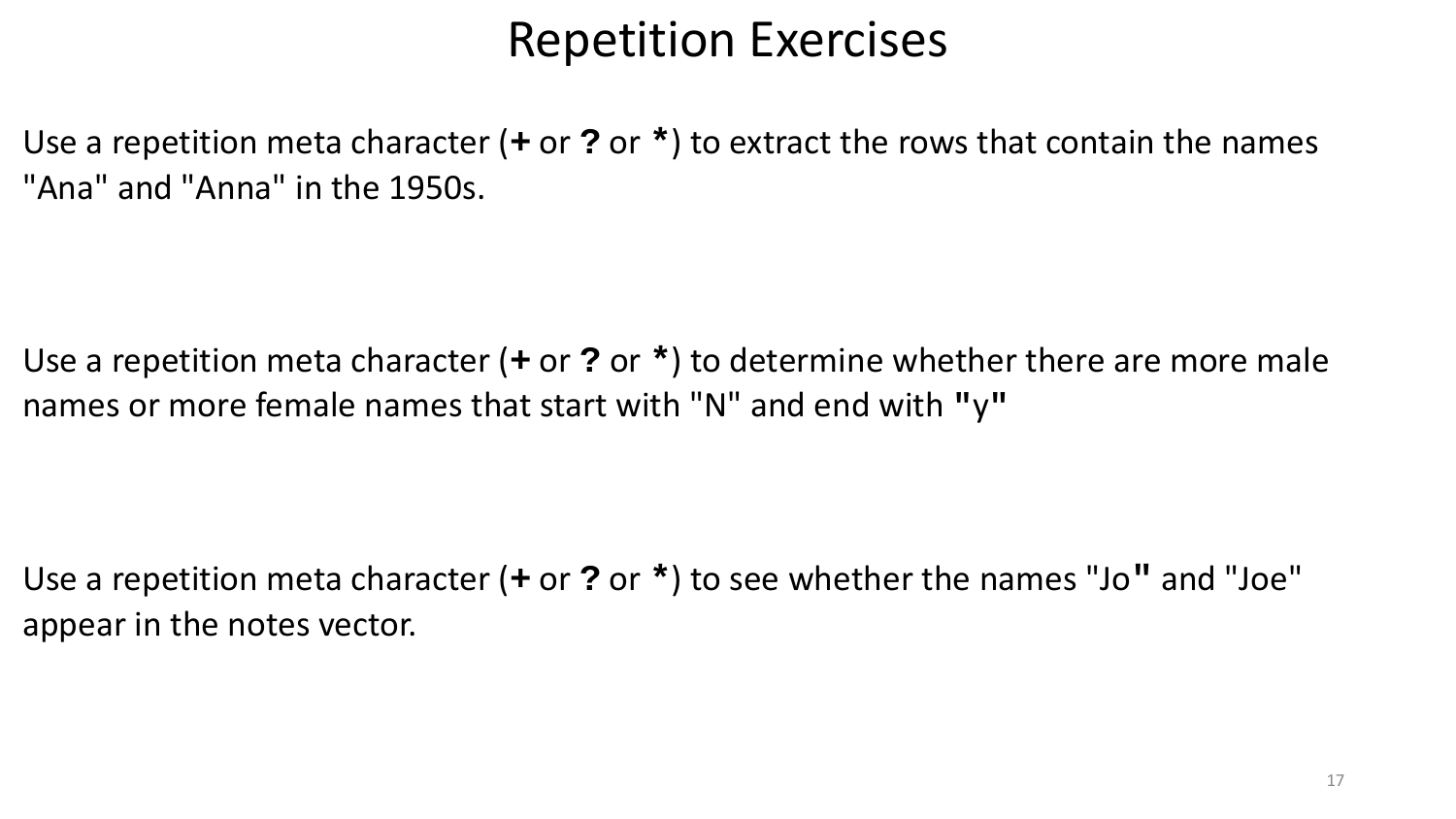### Repetition Exercises: Solutions

Use a repetition meta character (**+** or **?** or **\***) to extract the rows that contain the names "Ana" and "Anna" in the 1950s.

**str\_subset(notes, "year: 195[0-9]") %>% str\_subset("An+a,")**

Use a repetition meta character (**+** or **?** or **\***) to determine whether there are more male names or more female names that start with "N" and end with "y"

#### **str\_subset(notes, "name: N.\*y,")**

Use a repetition meta character (**+** or **?** or **\***) to see whether the names "Jo**"** and "Joe" appear in the notes vector.

```
str_subset(notes, "name: Joe?,")
```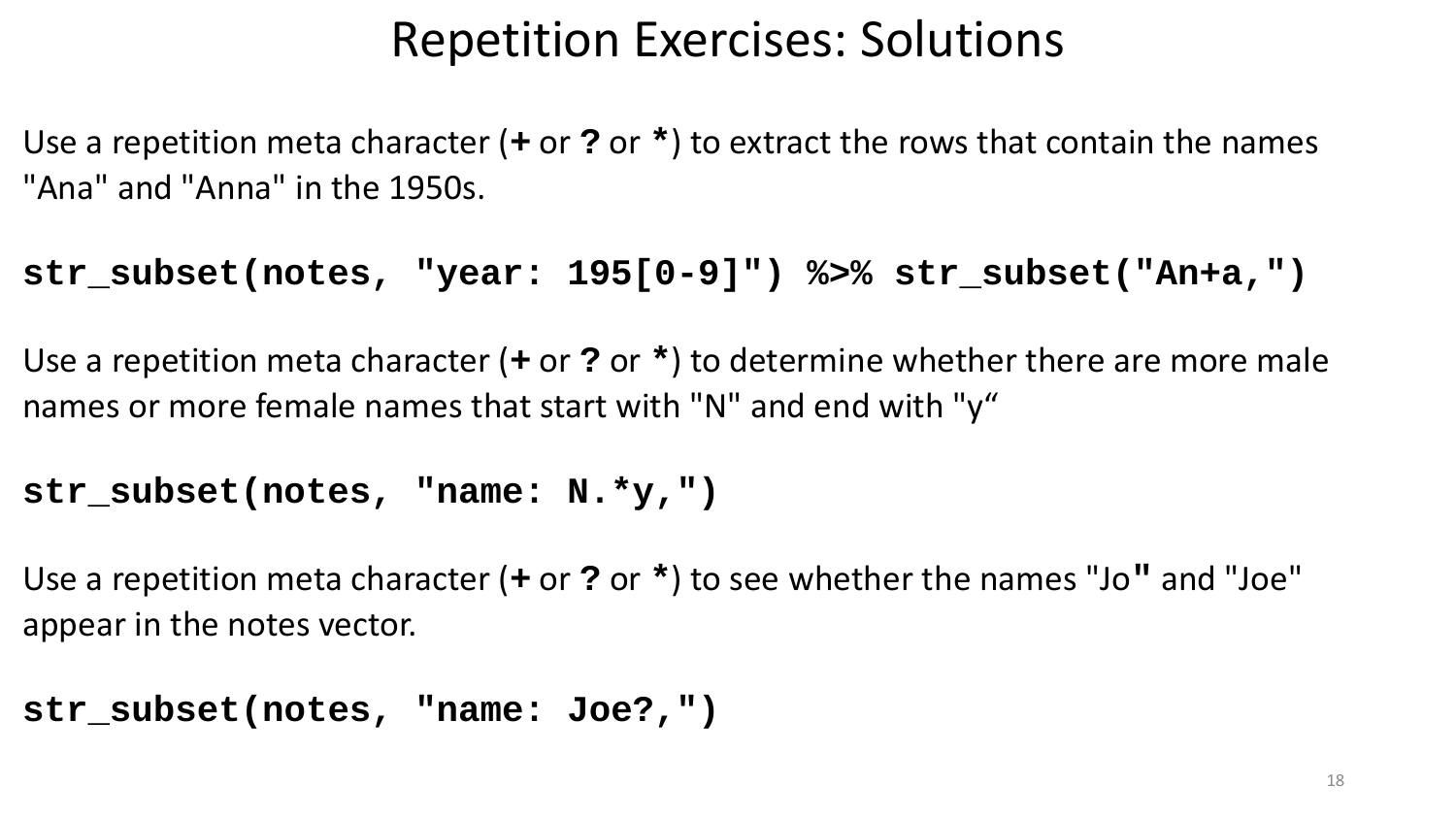# Repetition

**{n}** exactly **n** of the preceding character

```
str_subset(notes, "[A-Z][aeiou]{3}[^aeiou].*year: 2012")
                                       why needed?
```
**{n,} n** or more of the preceding character

**str\_subset(notes, "[A-Z][aeiou]{2,}.\*year: 2012")**

**{m,n}** between **m** and **n** of the preceding character

```
str_subset(notes, "year: 2012.*format: Xx{7,8}[^x]")
                                                 why needed?
```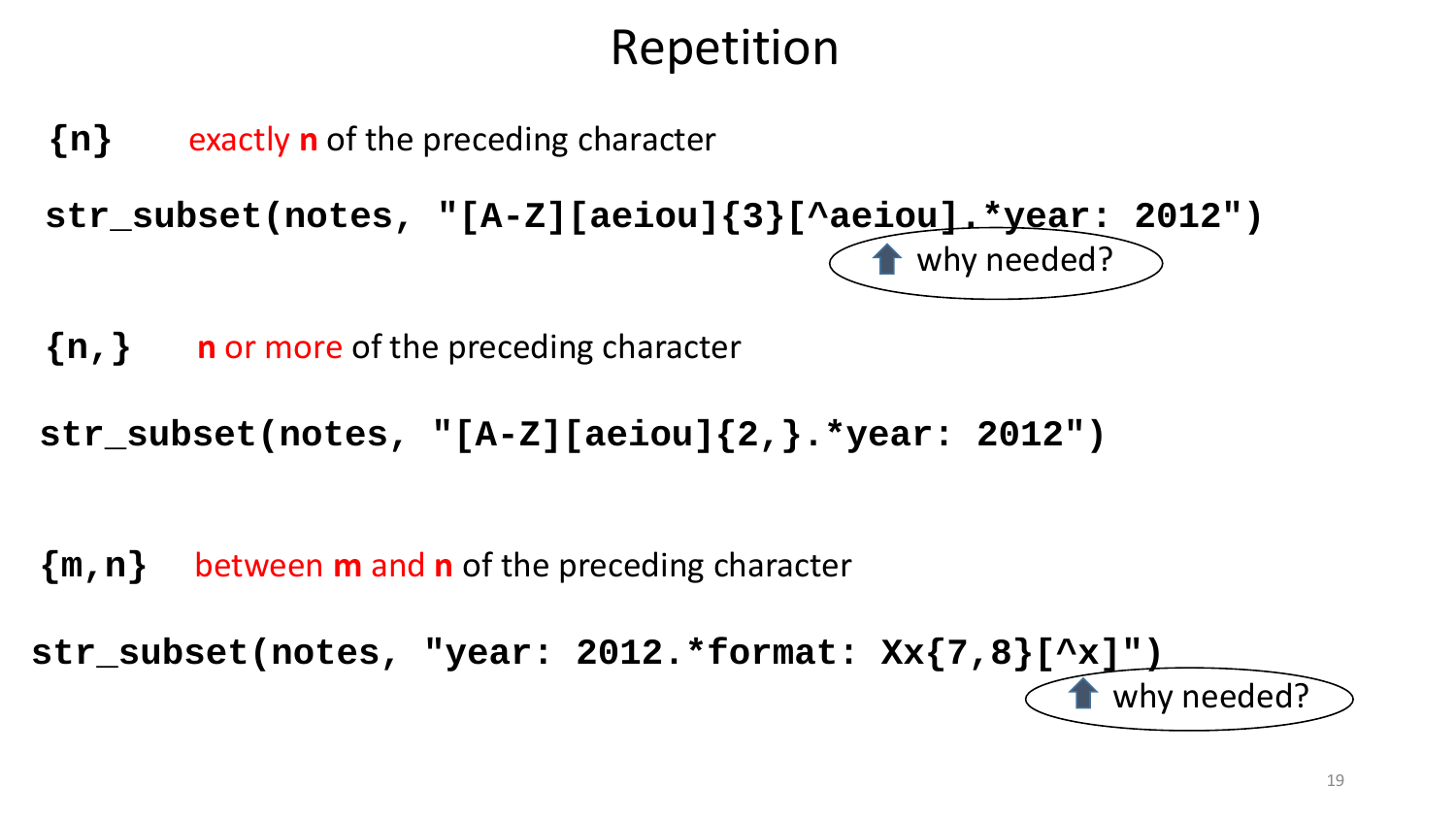#### Repetition Exercises

List all rows containing names in 2012 that start with a vowel followed by exactly 2 consonants. Examples: "Edgar" and "Amy"

List all rows containing names in 2012 that start with a vowel followed by 3 or more consonants in a row and then a vowel. Examples: "Alyssa" and "Ashton"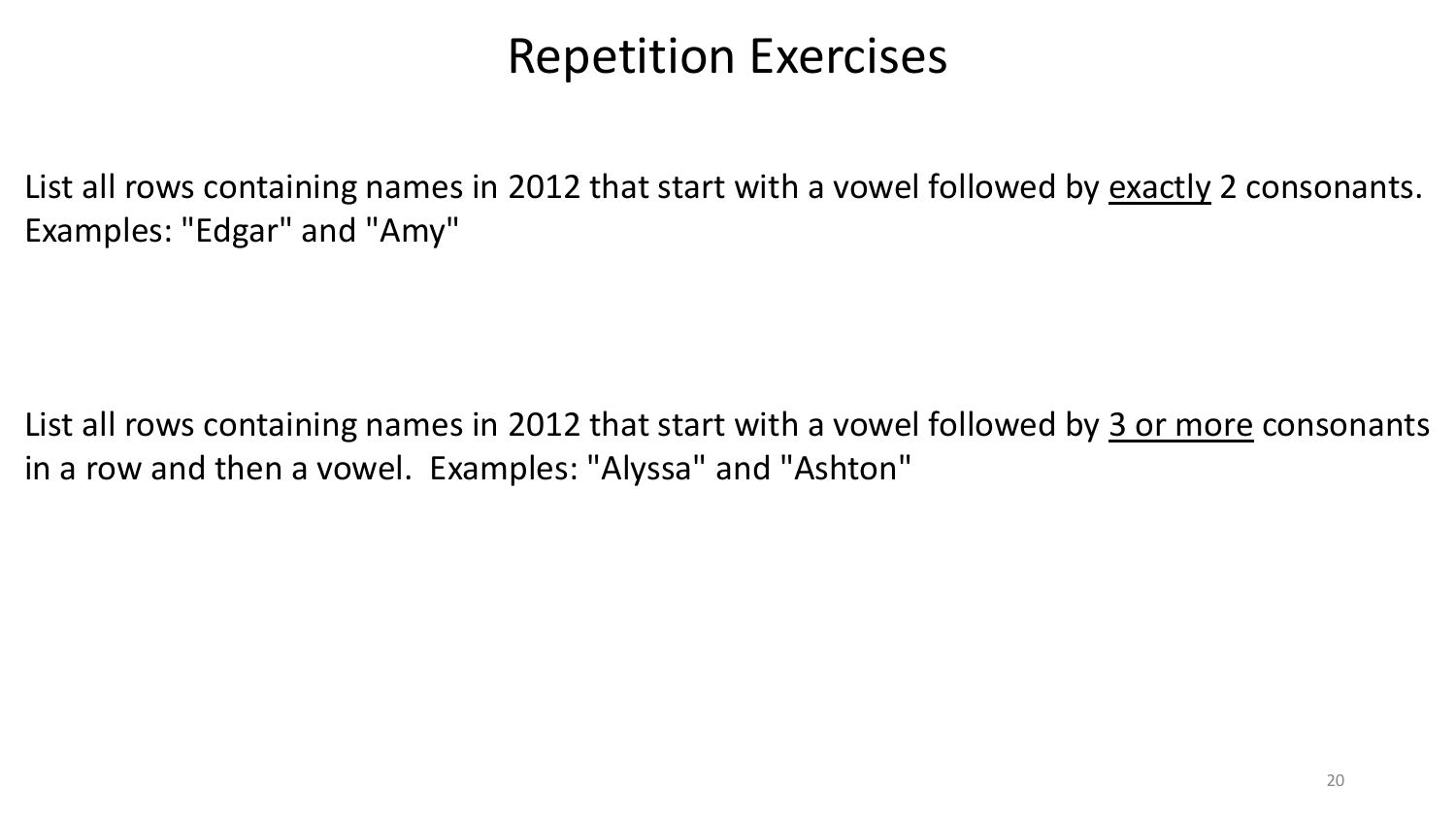### Repetition Exercises: Solutions

List all rows containing names in 2012 that start with a vowel followed by exactly 2 consonants. Examples: "Edgar" and "Amy"

**str\_subset(notes, "year: 2012") %>% str\_subset("[AEIOU][^aeiou,]{2}[aeiou,]")**

List all rows containing names in 2012 that start with a vowel followed by 3 or more consonants in a row and then a vowel. Examples: "Alyssa" and "Ashton"

**str\_subset(notes, "year: 2012") %>% str\_subset("[AEIOU][^aeiou,]{3,}[aeiou]")**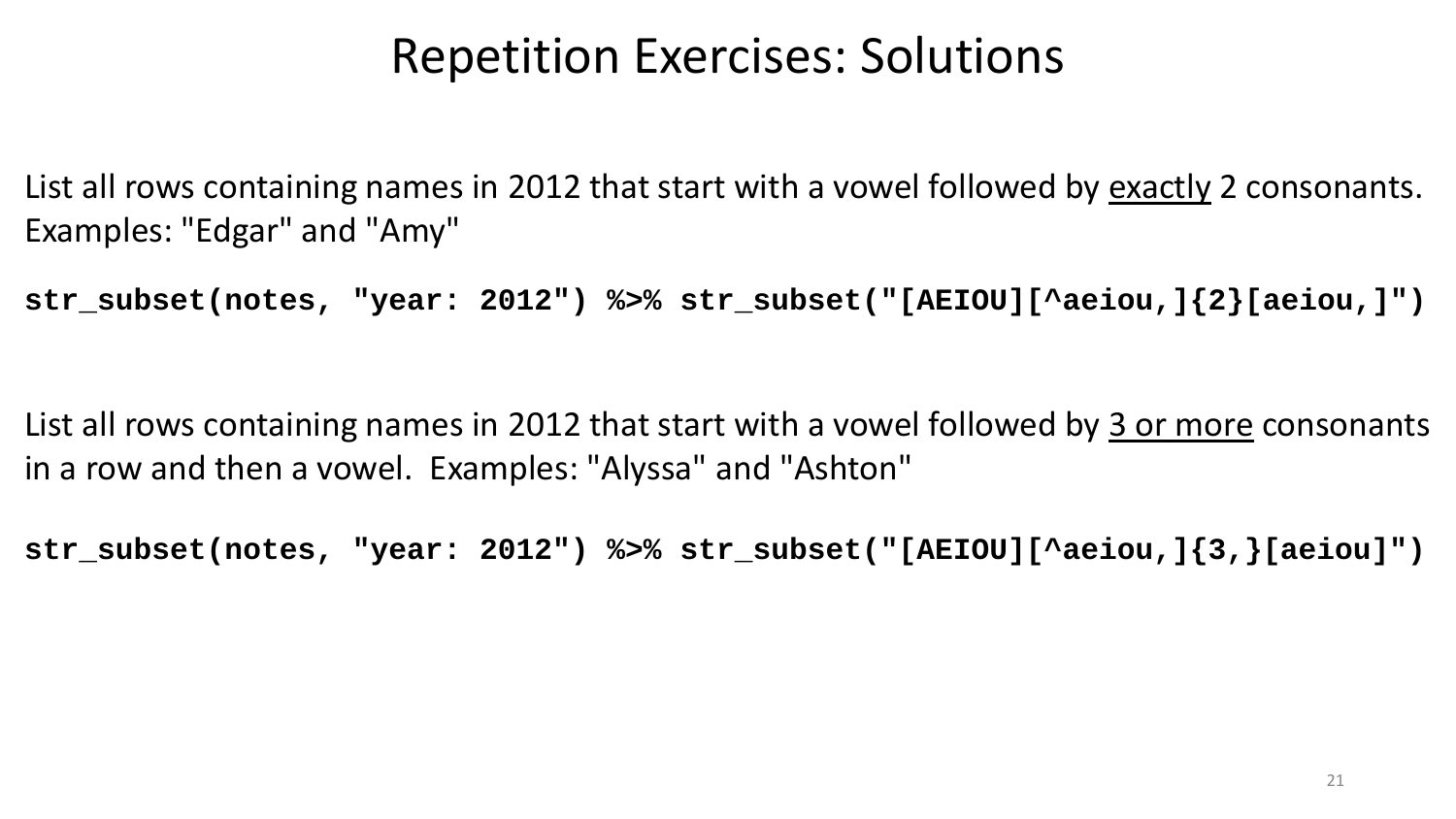# Grouping and Back Referencing

Parentheses can be used within regular expressions to refer back to part of a pattern later on.

#### **str\_subset(notes, "year: 1969") %>% str\_subset("name: .(.)(.)\\2\\1")**

[1] "name: **Cassandra**, sex: F, year: 1969, count: 2164, rank: 151, format: Xxxxxxxxx, earliest 500+ count: 1949"

[2] "name: **Kelley**, sex: F, year: 1969, count: 1685, rank: 191, format: Xxxxxx, never in top-100 / earliest 500+ count: 1958"

[3] "name: **Billie**, sex: F, year: 1969, count: 823, rank: 312, format: Xxxxxx, earliest 500+ count: 1916"

[4] "name: **Lillian**, sex: F, year: 1969, count: 773, rank: 324, format: Xxxxxxx, top-10 at least once / earliest 500+ count: 1882"

[5] "name: **William**, sex: M, year: 1969, count: 37647, rank: 6, format: Xxxxxxx, top-10 at least once / earliest 500+ count: 1882"

[6] "name: **Kenneth**, sex: M, year: 1969, count: 17557, rank: 23, format: Xxxxxxx, earliest 500+ count: 1906"

[7] "name: **Jeffery**, sex: M, year: 1969, count: 6745, rank: 48, format: Xxxxxxx, earliest 500+ count: 1946"

[8] "name: **Willie**, sex: M, year: 1969, count: 3048, rank: 102, format: Xxxxxx, earliest 500+ count: 1882"

[9] "name: **Jesse**, sex: M, year: 1969, count: 2381, rank: 128, format: Xxxxx, earliest 500+ count: 1882"

[10] "name: **Terrence**, sex: M, year: 1969, count: 1219, rank: 205, format: Xxxxxxxx, never in top-100 / earliest 500+ count: 1942"

[11] "name: **Jimmie**, sex: M, year: 1969, count: 828, rank: 254, format: Xxxxxx, earliest 500+ count: 1914"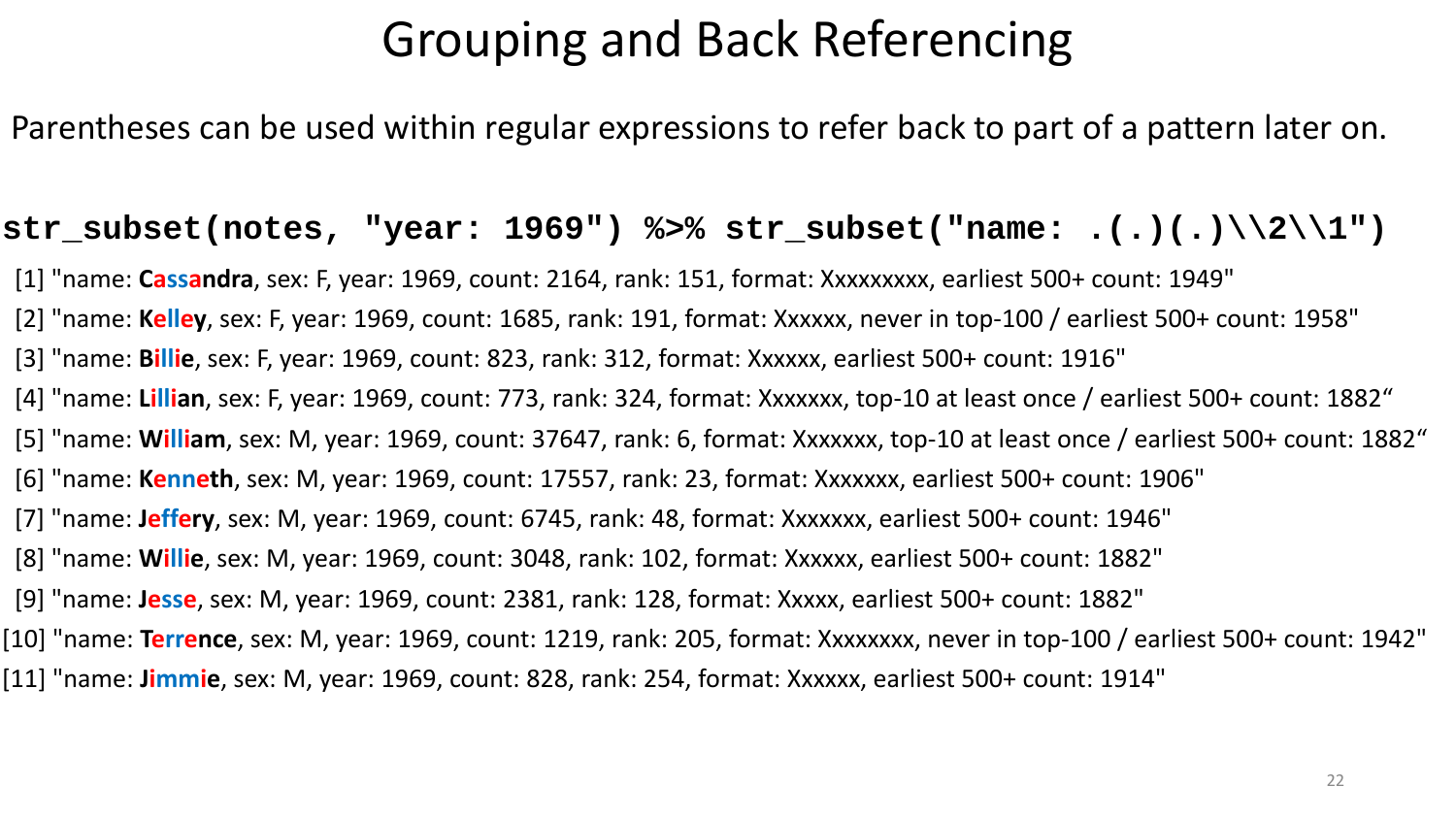# Grouping and Back Referencing

Parentheses can be used within regular expressions to refer back to part of a pattern later on.

**str\_subset(notes, "year: 1969") %>% str\_subset("name: .(.).\\1.\\1")**

[1] "name: **Tamara**, sex: F, year: 1969, count: 4652, rank: 78, format: Xxxxxx, earliest 500+ count: 1952"

**str\_subset(notes, "year: 2012") %>% str\_subset("name: .([aeiou]n).\*\\1, sex")** 

[1] "name: **London**, sex: F, year: 2012, count: 3179, rank: 94, format: Xxxxxx, earliest 500+ count: 2005" [2] "name: **Jensen**, sex: M, year: 2012, count: 516, rank: 509, format: Xxxxxx, never in top-100 / earliest 500+ count: 2012"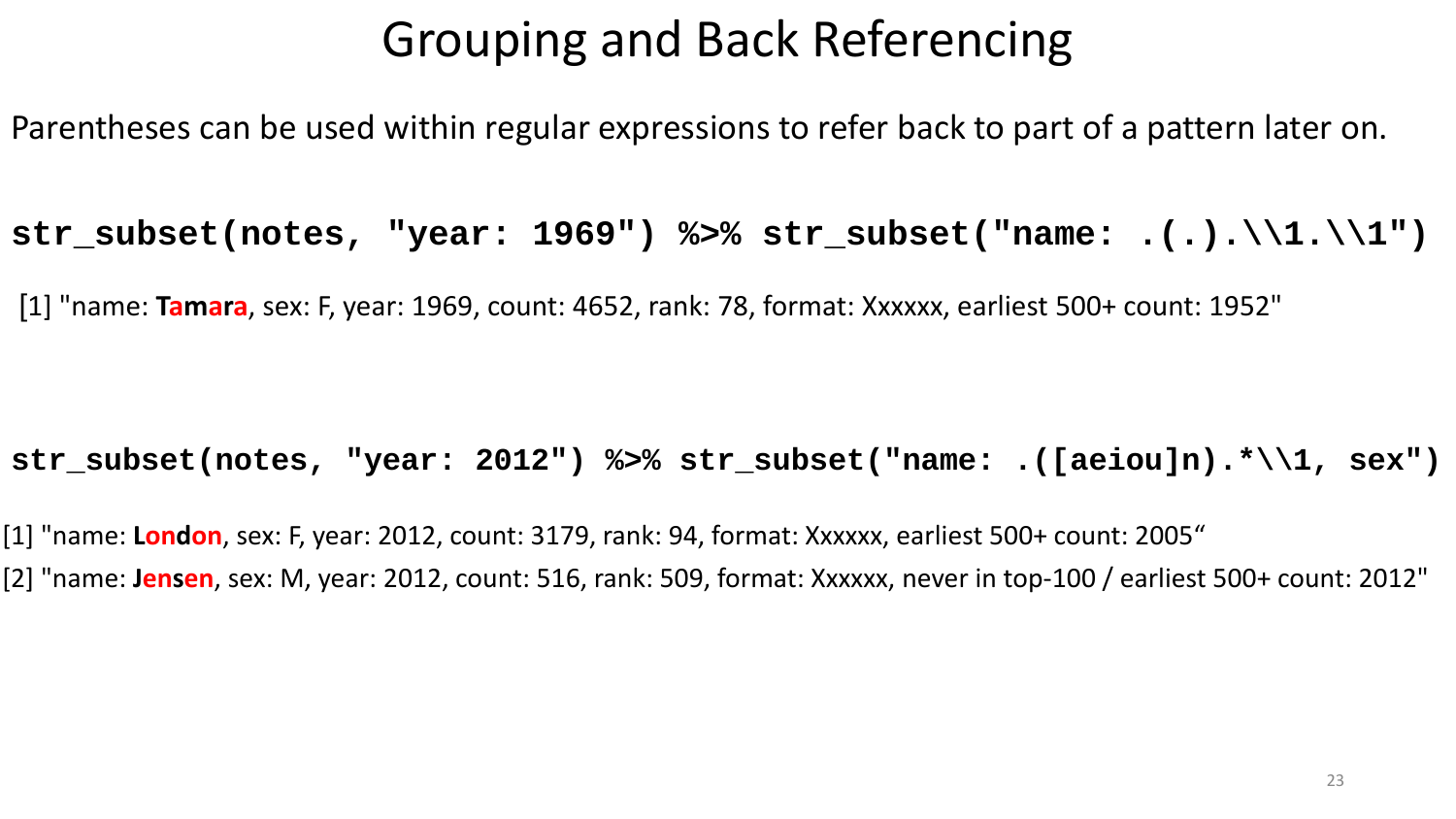# Grouping and Back Referencing Exercises

List all rows containing names in 2012 that have a vowel as the second letter and end with that same vowel. For example: Romeo. There are 62 girls names that match this pattern, and 12 boys names.

List all rows containing names in years 2000-2012 that have a vowel as the second letter, and end with that same vowel and whatever letter immediately follows that vowel. For example: Jensen. This can be done using one group or two. Try to match these 21 rows both ways.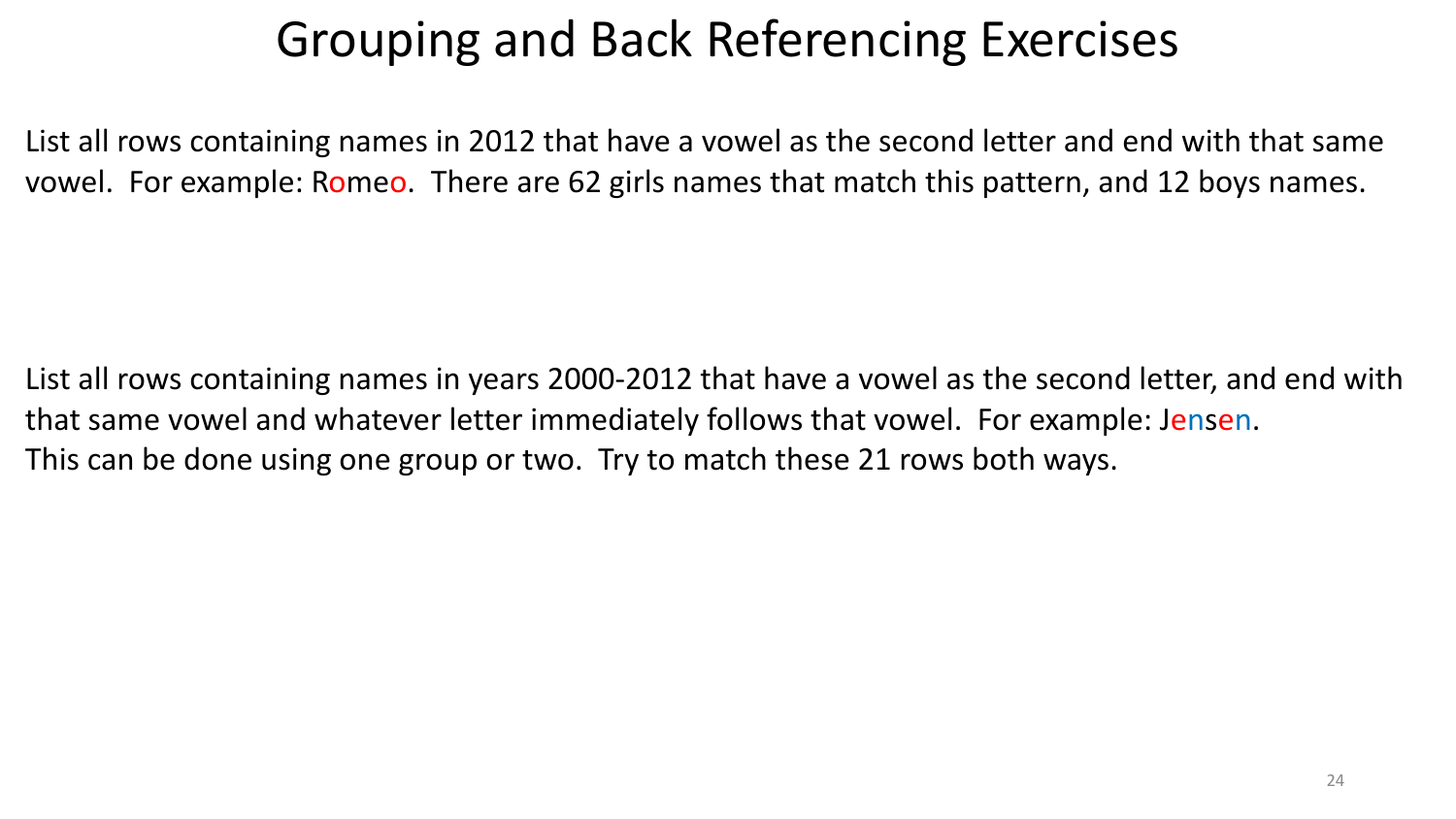# Grouping and Back Referencing Exercises: Solutions

List all rows containing names in 2012 that have a vowel as the second letter and end with that same vowel. For example: Romeo. There are 62 girls names that match this pattern, and 12 boys names.

**str\_subset(notes, "year: 2012") %>% str\_subset("name: .([aeiou]).\*\\1, sex")** 

List all rows containing names in years 2000-2012 that have a vowel as the second letter, and end with that same vowel and whatever letter immediately follows that vowel. For example: Jensen. This can be done using one group or two. Try to match these 21 rows both ways.

```
str_subset(notes, "name: .([aeiou])(.).*\\1\\2, sex.*year: 20")
```

```
str_subset(notes, "name: .([aeiou].).*\\1, sex.*year: 20")
```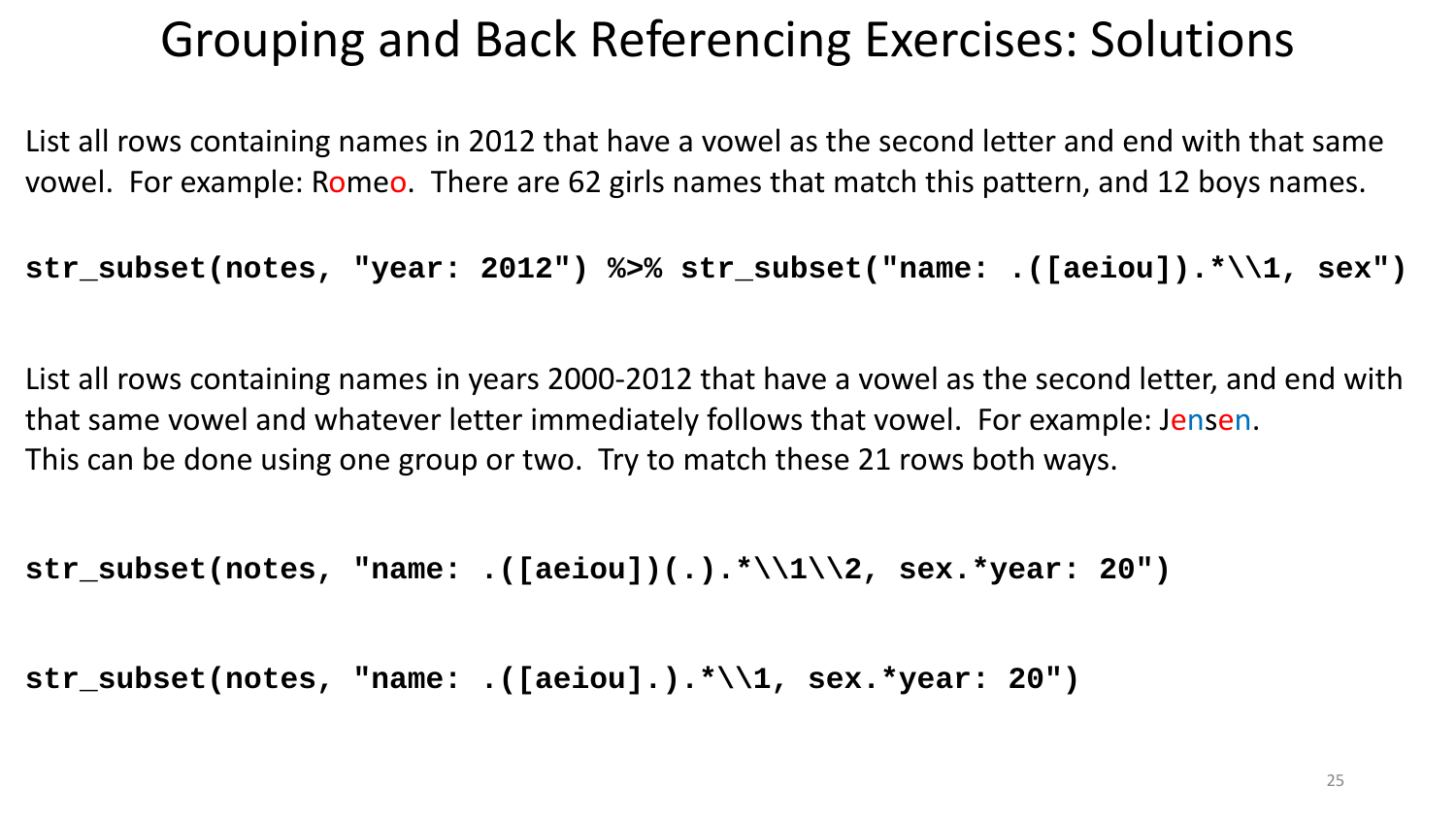# Explicitly Calling **regex** Function

Character string patterns are automatically wrapped into a call to **regex** function.

```
str_subset(notes, "[A-Z]ou?,")
```
is shorthand for:

```
str_subset(notes, regex("[A-Z]ou?,"))
```
**regex** function provides an argument to ignore case:

**ignore\_case = TRUE** allows characters to match either their uppercase or lowercase forms

**str\_subset(notes, regex("[jlr]ay...,.\*year: 2012", ignore\_case=TRUE))**

```
produces same subset of character strings as
```
**str\_subset(notes, "[JjLlRr]ay...,.\*year: 2012")**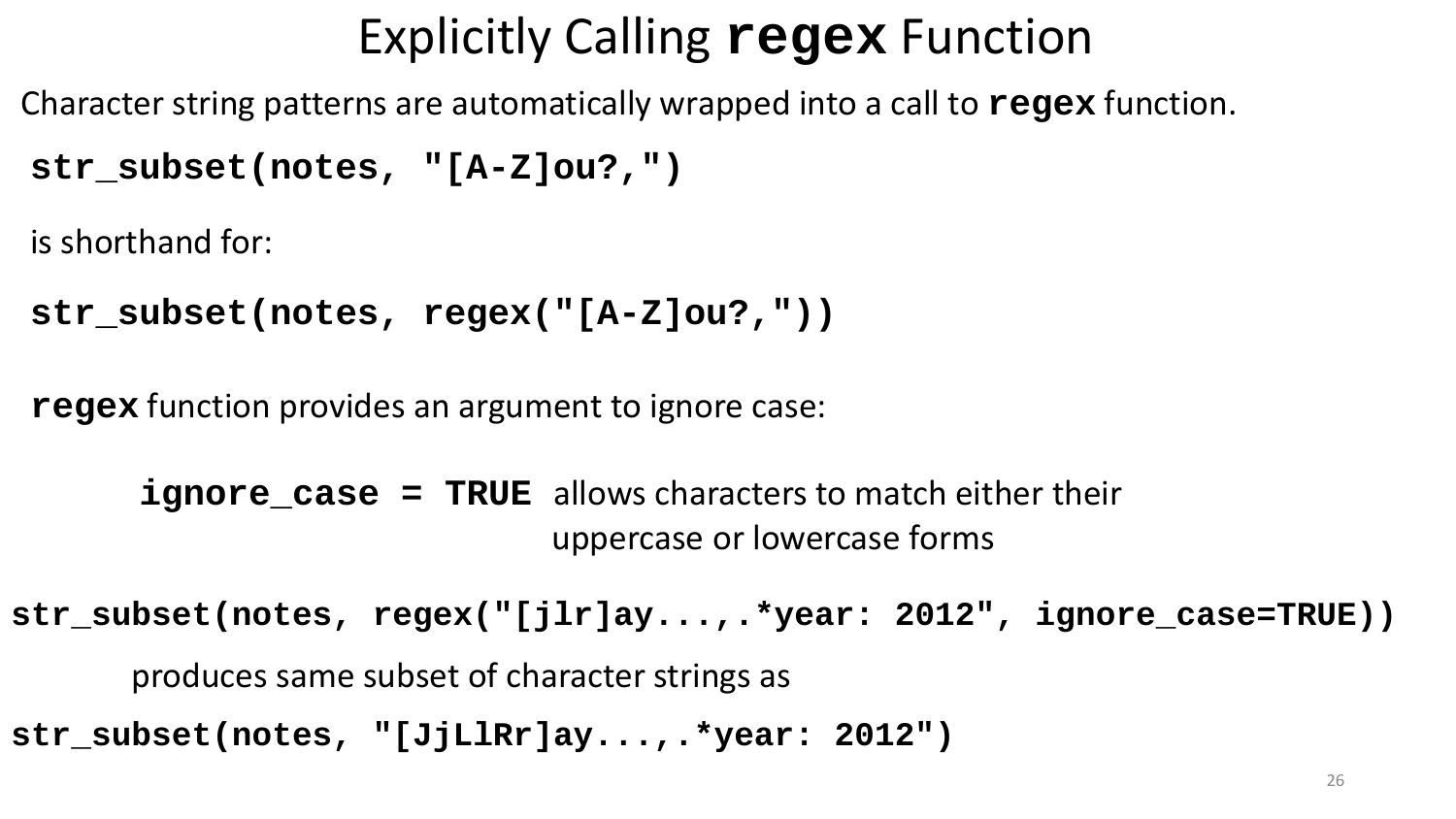#### More Exercises

# List all lines for 1900 where name had been in "top-10" at least once, or name had never been in "top-100"

# List lines for boys names in 1900 where name had been in "top-10" at least once, or name had never been in "top-100"

# List lines that show all names that first appeared in 1910

# List lines for 1999 where names start with J, 3rd and 4th letters of the name are the same, and the 2nd letter appears somewhere after that.

# List all lines for boys names that have a single digit rank and first appeared at the start of a decade (1890, 1900, 1910, ... 2010)

# List all lines for girls names that start with D, have a double digit rank and first appeared in the 1960s.

# List all lines that contain names with 11 letters. Try to do this using a repetition indicator.

# List all lines for 1925 that contain names that are 2 or 3 letters.

# List all lines where the count value contains 5 digts and is a palindrome, for example: 10901, 21612, 18981.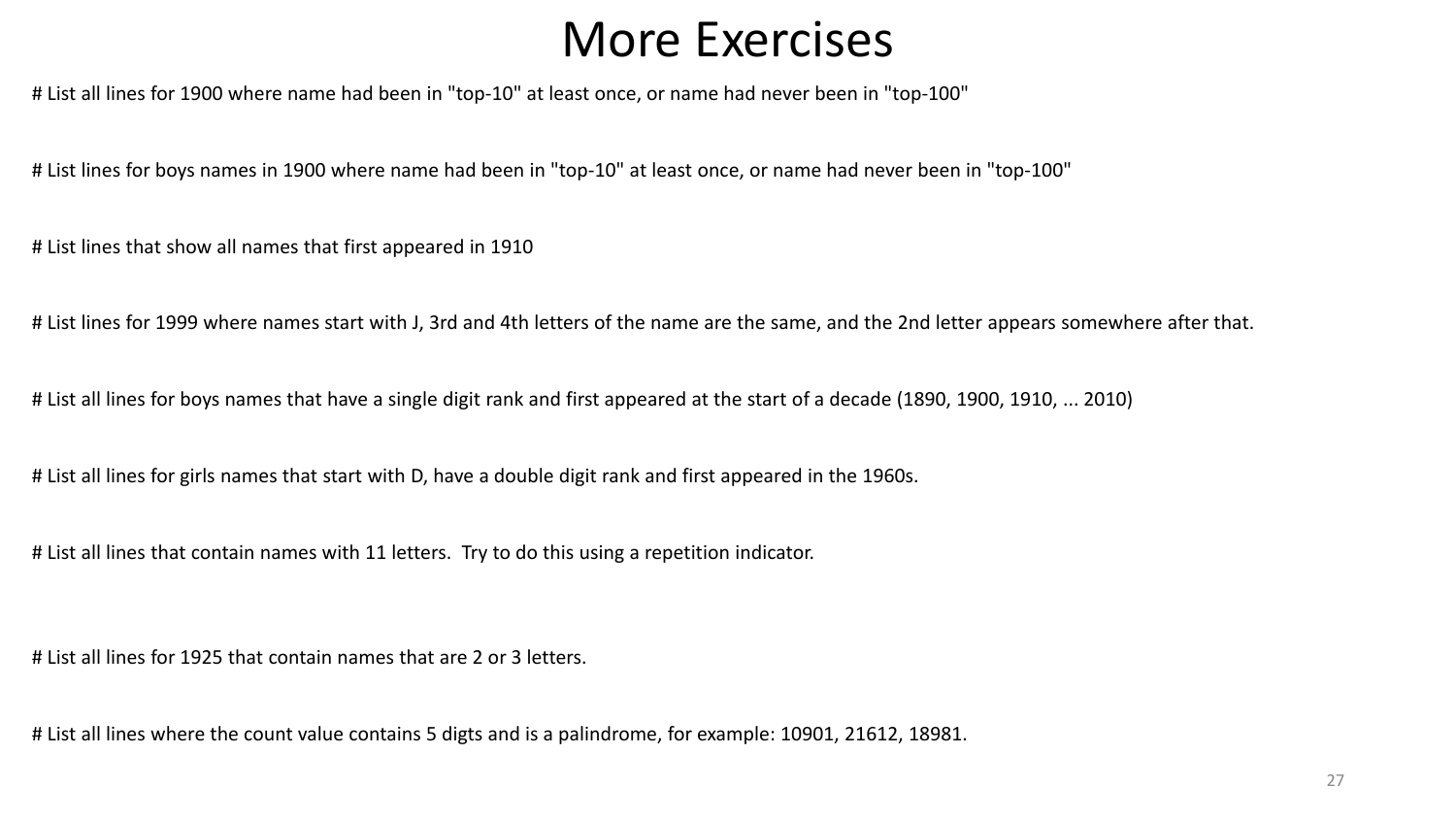#### More Exercises: Solutions

# List all lines for 1900 where name had been in "top-10" at least once, or name had never been in "top-100" **str\_subset(notes, "year: 1900,.\*-")**

# List lines for boys names in 1900 where name had been in "top-10" at least once, or name had never been in "top-100" **str\_subset(notes, "M, year: 1900,.\*-")**

```
# List lines that show all names that first appeared in 1910
str_subset(notes, "2010$")
```
# List lines for 1999 where names start with J, 3rd and 4th letters of the name are the same, and the 2nd letter appears somewhere after that. **str\_subset(notes, "name: J(.)(.)\\2.\*\\1.\*, sex.\*year: 1999")**

```
# List all lines for boys names that have a single digit rank and first appeared at the start of a decade (1890, 1900, 1910, ... 2010) 
str_subset(notes, "M,.*rank: [:digit:],.* ...0$")
```
# List all lines for girls names that start with D, have a double digit rank and first appeared in the 1960s. **str\_subset(notes, "D.\*F,.\*rank: [:digit:][:digit:],.\*196.\$")**

# List all lines that contain names with 11 letters. Try to do this using a repetition indicator. str\_subset(notes, "Xxxxxxxxxxx,") str subset(notes,  $"Xx{10},"$ 

# List all lines for 1925 that contain names that are 2 or 3 letters. **str\_subset(notes, "year: 1925.\*Xxx?,")**

# List all lines where the count value contains 5 digits and is a palindrome, for example: 10901, 21612, 18981. **str\_subset(notes, "count: ([:digit:])([:digit:])([:digit:])\\2\\1")**